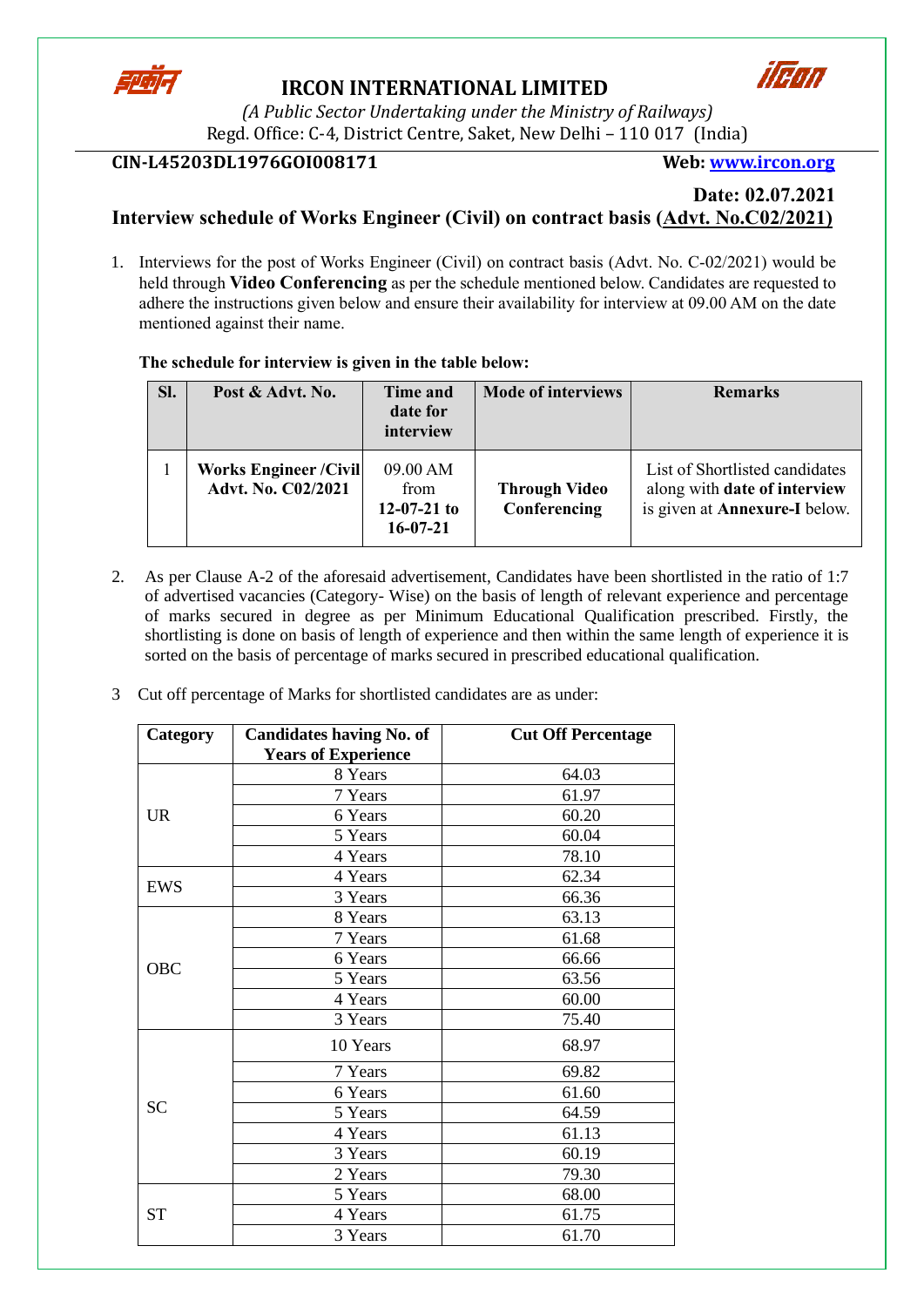|          | Page: $2$ of $11$               |                           |  |  |  |
|----------|---------------------------------|---------------------------|--|--|--|
| Category | <b>No. of Years of Experien</b> | <b>Cut Off Percentage</b> |  |  |  |
|          | 2 Year                          | 63.00                     |  |  |  |
|          | Year                            | 78.66                     |  |  |  |

4. **Candidature of Shortlisted candidates is purely provisional subject to subsequent verification of original documents of selected candidates and also fulfilling the eligibility conditions as advertised**.

#### 5. **Instructions to Candidates for Video Conferencing:**

- (i) The link for Video Conferencing shall be shared subsequently on the email-id provided by the candidate in the application form.
- (ii) The candidates must be available for interview 10 minutes before the scheduled time by clicking on the link to ensure your audio and video are functioning properly.
- (iii) The place of Interview must have proper lighting and the background shouldn't be distracting. Avoid coffee shops and other public spaces for interview.
- (iv) Candidate must be ready with a laptop or desktop computer with a good quality webcam. In some cases, a tablet or smartphone may also be an option
- (v) The candidate must ensure availability of an internet connection with bandwidth speed of at least 2 megabits per second.
- (vi) Make sure your cell phone and other smart devices are off or on silent during the interview.

#### **6. General Instructions:**

- (i) The candidates are once again advised to check their eligibility thoroughly before appearing for the interview to avoid disappointment at later stage. If any discrepancies are found at any stage of the recruitment process, the candidature of the candidate will be immediately cancelled.
- (ii) IRCON shall be free to reject any application at any stage of the recruitment process, if the candidate is found ineligible for the respective post. The decision of IRCON in all matters regarding eligibility of the candidates at all stages of selection and any other matter relating to recruitment shall be final. No correspondence or enquiries shall be entertained by IRCON, in this regard.
- (iii) IRCON will not entertain any request for change of date and time schedule of interview.
- (iv) If any of the particulars stated by candidate in the application on verification is found to be incomplete or incorrect or if you are found to have willfully suppressed any material fact/information relevant to the consideration of your case without prejudice to any other action that may be taken in consequence thereof, your candidature will be summarily rejected and you will not be interviewed.
- (v) IRCON reserves the right of postponing or deferring the date(s) of interview for which necessary intimation will be sent to you in this case. No claims will be entertained against cancellation charges of ticket or otherwise.
- (vi) Canvassing in any form by or on behalf of a candidate will be a disqualification.
- **(vii) The candidates are advised to read the detailed instructions carefully before coming for the interview. No further intimation/ correspondence will be made with the candidates in this regard.**

In case of Doubt/ Query/ Clarification, please mail us at recruitment@ircon.org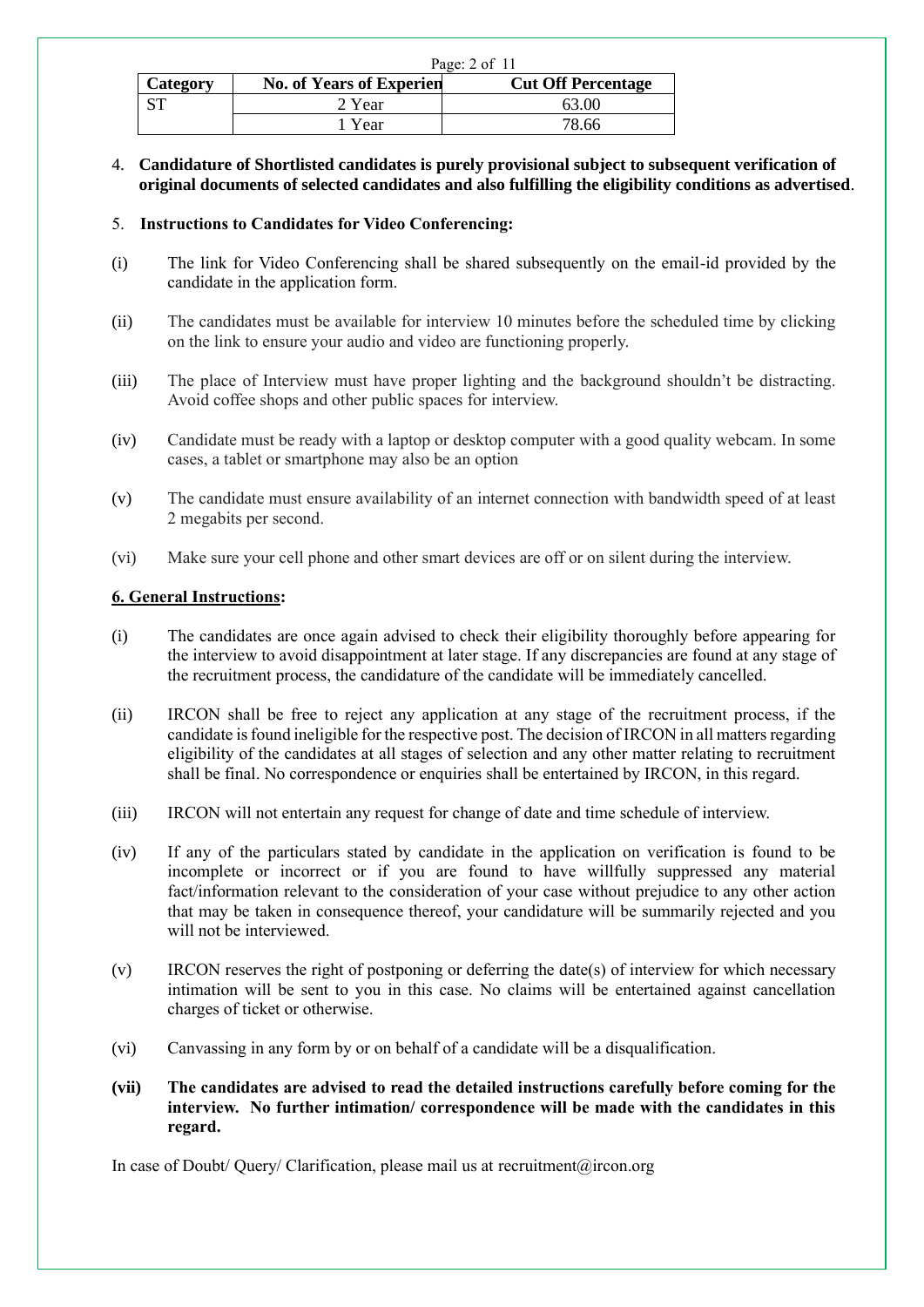Page: 3 of 11

Annexure-I

## **I. List of shortlisted candidates & Schedule for the interviews to the post of**

#### Works Engineers/Civil (Advt. No. C02/2021):

| Sr.<br>No.     | <b>Application</b><br>No. | Name of candidate (S/Shri) | <b>DOB</b> | <b>Community</b> | Date of<br>Interview |
|----------------|---------------------------|----------------------------|------------|------------------|----------------------|
| $\mathbf{1}$   | 2021105657                | <b>ABHAY PANDEY</b>        | 01-07-1992 | EWS              | 12-07-2021           |
| $\overline{2}$ | 2021109299                | ABHINANDAN H ALTI          | 12-03-1991 | <b>ST</b>        | 12-07-2021           |
| 3              | 2021101928                | <b>ABHINAV THADURI</b>     | 22-06-1995 | OBC              | 12-07-2021           |
| $\pmb{4}$      | 2021109530                | <b>ABHISHEK ANAND</b>      | 05-09-1990 | OBC              | 12-07-2021           |
| 5              | 2021109839                | ABHISHEK BHARDWAJ          | 24-10-1993 | <b>GEN</b>       | 12-07-2021           |
| 6              | 2021104922                | <b>ABHISHEK KUMAR</b>      | 05-08-1992 | OBC              | 12-07-2021           |
| $\overline{7}$ | 2021101625                | <b>ABHISHEK KUMAR</b>      | 18-12-1993 | EWS              | 12-07-2021           |
| 8              | 2021110287                | <b>ABHISHEK SACHAN</b>     | 17-03-1996 | OBC              | 12-07-2021           |
| 9              | 2021103679                | <b>ABHISHEK SINGH</b>      | 10-09-1995 | OBC              | 12-07-2021           |
| 10             | 2021109802                | <b>ABHISHEK TIWARI</b>     | 21-07-1995 | <b>GEN</b>       | 12-07-2021           |
| 11             | 2021110507                | <b>ABHISHEKH SINGH</b>     | 10-11-1995 | EWS              | 12-07-2021           |
| 12             | 2021110003                | <b>ADITYA AMAN</b>         | 20-01-1993 | EWS              | 12-07-2021           |
| 13             | 2021111220                | <b>ADITYA GUPTA</b>        | 05-07-1994 | <b>GEN</b>       | 12-07-2021           |
| 14             | 2021104601                | <b>ADITYA KUMAR</b>        | 07-01-1994 | OBC              | 12-07-2021           |
| 15             | 2021105469                | ADITYA KUMAR BEHERA        | 05-05-1992 | <b>SC</b>        | 12-07-2021           |
| 16             | 2021109356                | ADITYA KUMAR DUBEY         | 01-10-1993 | <b>GEN</b>       | 12-07-2021           |
| 17             | 2021110122                | ADITYA PRAKASH SRIVASTAV   | 30-07-1993 | EWS              | 12-07-2021           |
| 18             | 2021101738                | <b>AFZAL RAHMAN</b>        | 01-05-1993 | OBC              | 12-07-2021           |
| 19             | 2021104621                | <b>AJAY KUMAR</b>          | 15-04-1995 | OBC              | 12-07-2021           |
| 20             | 2021105832                | <b>AJIT KUMAR</b>          | 24-06-1990 | OBC              | 12-07-2021           |
| 21             | 2021110390                | <b>AJIT SHAH</b>           | 22-07-1992 | EWS              | 12-07-2021           |
| 22             | 2021110674                | AJITH KUMAR K              | 14-08-1996 | OBC              | 12-07-2021           |
| 23             | 2021101726                | AKANSH KUMAR CHAKRAWARTI   | 20-05-1992 | OBC              | 12-07-2021           |
| 24             | 2021103320                | <b>AKASH KUMAR</b>         | 10-06-1995 | OBC              | 12-07-2021           |
| 25             | 2021103202                | <b>AKASH SONI</b>          | 22-08-1993 | OBC              | 12-07-2021           |
| 26             | 2021103041                | AKHIL SATHYAN              | 16-06-1991 | OBC              | 12-07-2021           |
| 27             | 2021102729                | <b>AKSHAY ALHAT</b>        | 22-01-1995 | SC               | 12-07-2021           |
| 28             | 2021103203                | <b>AKSHAY AMBADE</b>       | 08-11-1995 | SC               | 12-07-2021           |
| 29             | 2021105205                | <b>AKSHAY MEENA</b>        | 25-03-1995 | <b>ST</b>        | 12-07-2021           |
| 30             | 2021104459                | ALLURI GOUTAM RAJU         | 11-02-1994 | <b>GEN</b>       | 12-07-2021           |
| 31             | 2021102350                | AMAN JOSHI                 | 07-03-1994 | <b>GEN</b>       | 12-07-2021           |
| 32             | 2021104043                | <b>AMAN MEWARA</b>         | 17-11-1994 | OBC              | 12-07-2021           |
| 33             | 2021103830                | AMAN PALIWAL               | 31-12-1992 | <b>EWS</b>       | 12-07-2021           |
| 34             | 2021105216                | <b>AMIT CHOUDHARY</b>      | 06-01-1989 | <b>SC</b>        | 12-07-2021           |
| 35             | 2021102575                | AMIT KUMAR JAIN            | 08-10-1992 | <b>GEN</b>       | 12-07-2021           |
| 36             | 2021102373                | AMIT KUMAR SINGH           | 03-06-1991 | <b>GEN</b>       | 12-07-2021           |
| 37             | 2021103921                | ANGADI ARUNA               | 04-04-1994 | <b>GEN</b>       | 12-07-2021           |
| 38             | 2021109426                | ANIL KUMAR GUPTA           | 07-06-1995 | OBC              | 12-07-2021           |
| 39             | 2021105402                | ANILKUMAR DHANG            | 26-09-1990 | <b>SC</b>        | 12-07-2021           |
| 40             | 2021110700                | ANJU RAMESAN               | 04-02-1992 | OBC              | 12-07-2021           |
| 41             | 2021102580                | <b>ANKIT CHAUDHARY</b>     | 09-09-1990 | <b>SC</b>        | 12-07-2021           |
| 42             | 2021102763                | <b>ANKIT KAVTHALE</b>      | 12-05-1994 | <b>SC</b>        | 12-07-2021           |
| 43             | 2021104772                | <b>ANKUR CHOUDHURY</b>     | 13-04-1991 | <b>GEN</b>       | 12-07-2021           |
| 44             | 2021103217                | <b>ANKUR PATIL</b>         | 04-06-1993 | OBC              | 12-07-2021           |
| 45             | 2021105904                | <b>ANKUR SINGH</b>         | 08-08-1994 | GEN              | 12-07-2021           |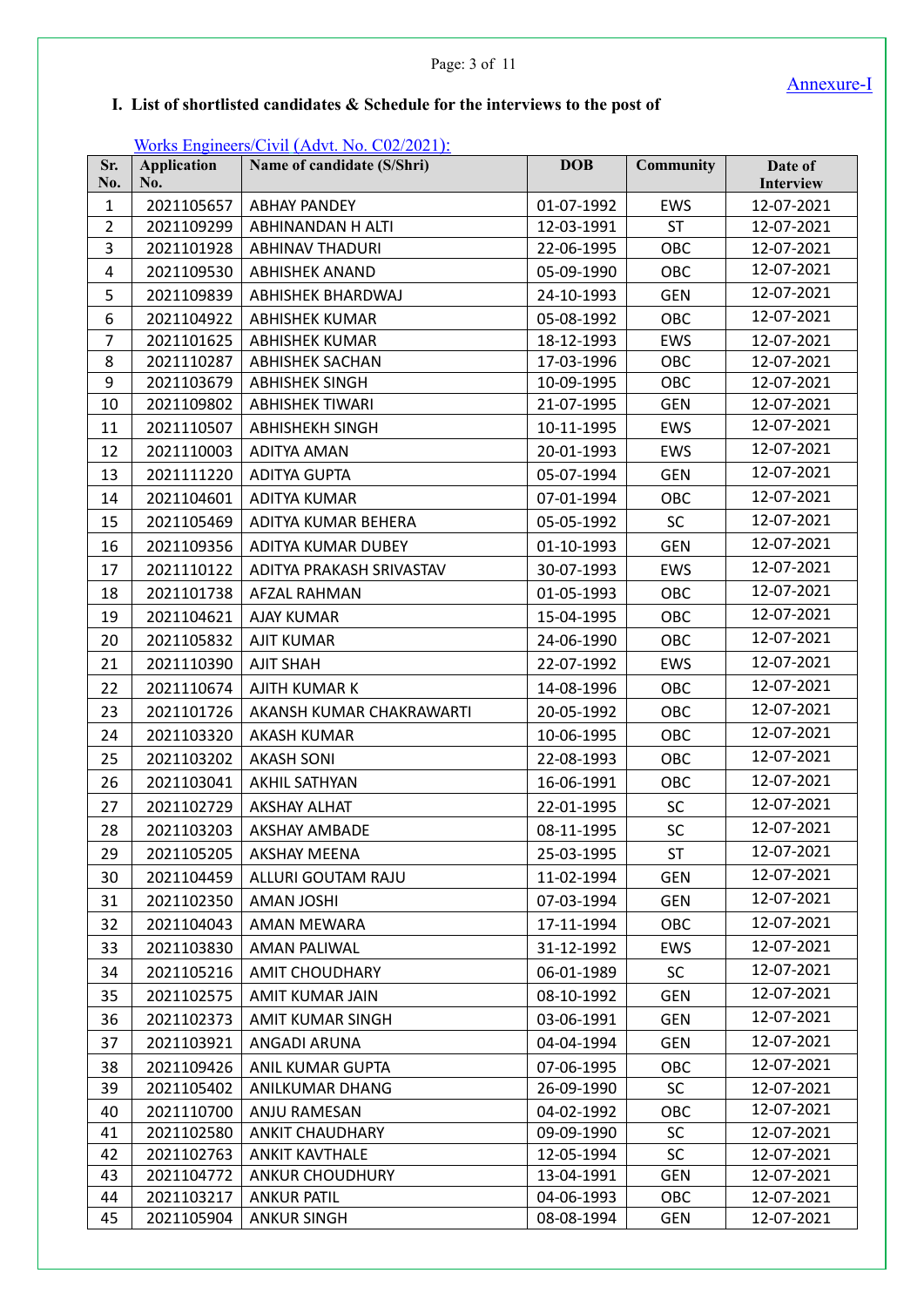|     |                    | Page: 4 of 11                  |            |                  |                         |
|-----|--------------------|--------------------------------|------------|------------------|-------------------------|
| Sr. | <b>Application</b> | Name of candidate (S/Shri)     | <b>DOB</b> | <b>Community</b> | Date of                 |
| No. | No.                |                                |            |                  | Interview<br>12-07-2021 |
| 46  | 2021104837         | <b>ANUJ KUMAR</b>              | 29-09-1991 | <b>GEN</b>       |                         |
| 47  | 2021102102         | <b>ANUP GAMRE</b>              | 13-05-1994 | <b>SC</b>        | 12-07-2021              |
| 48  | 2021102303         | ANUP KUMAR SHARMA              | 26-10-1994 | <b>EWS</b>       | 12-07-2021              |
| 49  | 2021104813         | <b>ANUPAM GHOSH</b>            | 26-06-1992 | OBC              | 12-07-2021              |
| 50  | 2021103483         | ANURAG BINAVERA                | 13-07-1993 | <b>SC</b>        | 12-07-2021              |
| 51  | 2021105185         | <b>ANURAG KUMAR</b>            | 25-02-1993 | <b>EWS</b>       | 12-07-2021              |
| 52  | 2021101540         | <b>APPAM SRINIVAS</b>          | 22-11-1992 | OBC              | 12-07-2021              |
| 53  | 2021103146         | <b>ARATHY MT</b>               | 30-05-1995 | OBC              | 12-07-2021              |
| 54  | 2021110148         | ARGHYA SAHA                    | 30-10-1991 | <b>SC</b>        | 12-07-2021              |
| 55  | 2021101566         | ARINDAM CHATTERJEE             | 15-04-1992 | <b>GEN</b>       | 12-07-2021              |
| 56  | 2021109869         | <b>ARPIT DIXIT</b>             | 04-07-1993 | <b>GEN</b>       | 12-07-2021              |
| 57  | 2021104318         | ARPIT KUMAR JAIN               | 21-10-1994 | <b>GEN</b>       | 12-07-2021              |
| 58  | 2021103949         | <b>ARUN M</b>                  | 03-06-1993 | <b>GEN</b>       | 12-07-2021              |
| 59  | 2021103175         | <b>ARUN RANJAN</b>             | 27-02-1992 | <b>GEN</b>       | 12-07-2021              |
| 60  | 2021110582         | <b>ARVIND KUMAR</b>            | 04-01-1992 | OBC              | 12-07-2021              |
| 61  | 2021102440         | <b>ASHA BHAGAT</b>             | 30-11-1993 | OBC              | 12-07-2021              |
| 62  | 2021105567         | ASHARPHI VISHWAKARMA           | 02-01-1995 | OBC              | 12-07-2021              |
| 63  | 2021104325         | <b>ASHARYAR KHAN</b>           | 08-08-1994 | <b>EWS</b>       | 12-07-2021              |
| 64  | 2021103335         | <b>ASHISH RANJAN</b>           | 07-11-1995 | OBC              | 12-07-2021              |
| 65  | 2021105757         | <b>ASHISH SINHA</b>            | 22-06-1993 | <b>EWS</b>       | 12-07-2021              |
| 66  | 2021109003         | <b>ASHUTOSH DUBEY</b>          | 25-12-1993 | <b>GEN</b>       | 12-07-2021              |
| 67  | 2021104968         | <b>ASHUTOSH SHUKLA</b>         | 12-08-1992 | EWS              | 12-07-2021              |
| 68  | 2021110134         | <b>ATANU HAZRA</b>             | 05-06-1991 | <b>GEN</b>       | 12-07-2021              |
| 69  | 2021104836         | ATUL JADHAV                    | 03-06-1994 | <b>SC</b>        | 12-07-2021              |
| 70  | 2021102853         | <b>ATUL SAGAR</b>              | 17-06-1992 | SC               | 12-07-2021              |
| 71  | 2021105348         | <b>AVIK SAMADDAR</b>           | 25-08-1992 | OBC              | 12-07-2021              |
| 72  | 2021110624         | <b>AVINASH KUMAR</b>           | 13-11-1991 | <b>GEN</b>       | 12-07-2021              |
| 73  | 2021109008         | <b>AVISHEK RAKSHIT</b>         | 15-08-1993 | OBC              | 12-07-2021              |
| 74  | 2021104440         | AYAN DUTTA                     | 26-02-1992 | <b>GEN</b>       | 12-07-2021              |
| 75  | 2021104529         | AYUSH AGARWAL                  | 07-01-1993 | <b>GEN</b>       | 12-07-2021              |
| 76  | 2021102419         | <b>AYUSH GARG</b>              | 01-09-1993 | <b>GEN</b>       | 12-07-2021              |
| 77  | 2021101545         | <b>BAIPALLI INOD KUMAR</b>     | 04-05-1990 | OBC              | 12-07-2021              |
| 78  | 2021110975         | <b>BALA VENKATA SASI KUMAR</b> | 23-06-1993 | <b>GEN</b>       | 12-07-2021              |
| 79  | 2021104825         | <b>BALAMURUGAN R</b>           | 03-05-1994 | <b>EWS</b>       | 12-07-2021              |
| 80  | 2021104719         | BHAMIDIPATI SAI KRISHNA        | 28-10-1992 | <b>EWS</b>       | 12-07-2021              |
| 81  | 2021103153         | <b>BHANOTH MOHAN</b>           | 10-07-1992 | <b>ST</b>        | 12-07-2021              |
| 82  | 2021101376         | <b>BHAWANI SINGH MEENA</b>     | 31-08-1997 | <b>ST</b>        | 12-07-2021              |
| 83  | 2021102237         | <b>BHUKYA ANAND</b>            | 20-03-1996 | <b>ST</b>        | 12-07-2021              |
| 84  | 2021111330         | <b>BINOD KUMAR MAHALI</b>      | 05-07-1993 | <b>ST</b>        | 12-07-2021              |
| 85  | 2021111147         | <b>BIPLAB KUMBHAKAR</b>        | 10-07-1994 | OBC              | 12-07-2021              |
| 86  | 2021104798         | <b>BIPLAV KUMAR DEO</b>        | 16-12-1993 | OBC              | 12-07-2021              |
| 87  | 2021109019         | <b>BIPUL KUMAR</b>             | 03-08-1988 | <b>OBC</b>       | 12-07-2021              |
| 88  | 2021110686         | <b>BISMAYA SWAIN</b>           | 06-05-1992 | <b>GEN</b>       | 12-07-2021              |
| 89  | 2021102801         | <b>BOOPATHIM</b>               | 26-07-1992 | ST               | 12-07-2021              |
| 90  | 2021103554         | <b>BRIJESH PANDEY</b>          | 28-12-1992 | <b>GEN</b>       | 12-07-2021              |
| 91  | 2021105143         | <b>BRIJESH RAIKWAR</b>         | 09-02-1989 | <b>OBC</b>       | 13-07-2021              |
| 92  | 2021105845         | BRIJPAL SINGH YADAV            | 15-01-1990 | OBC              | 13-07-2021              |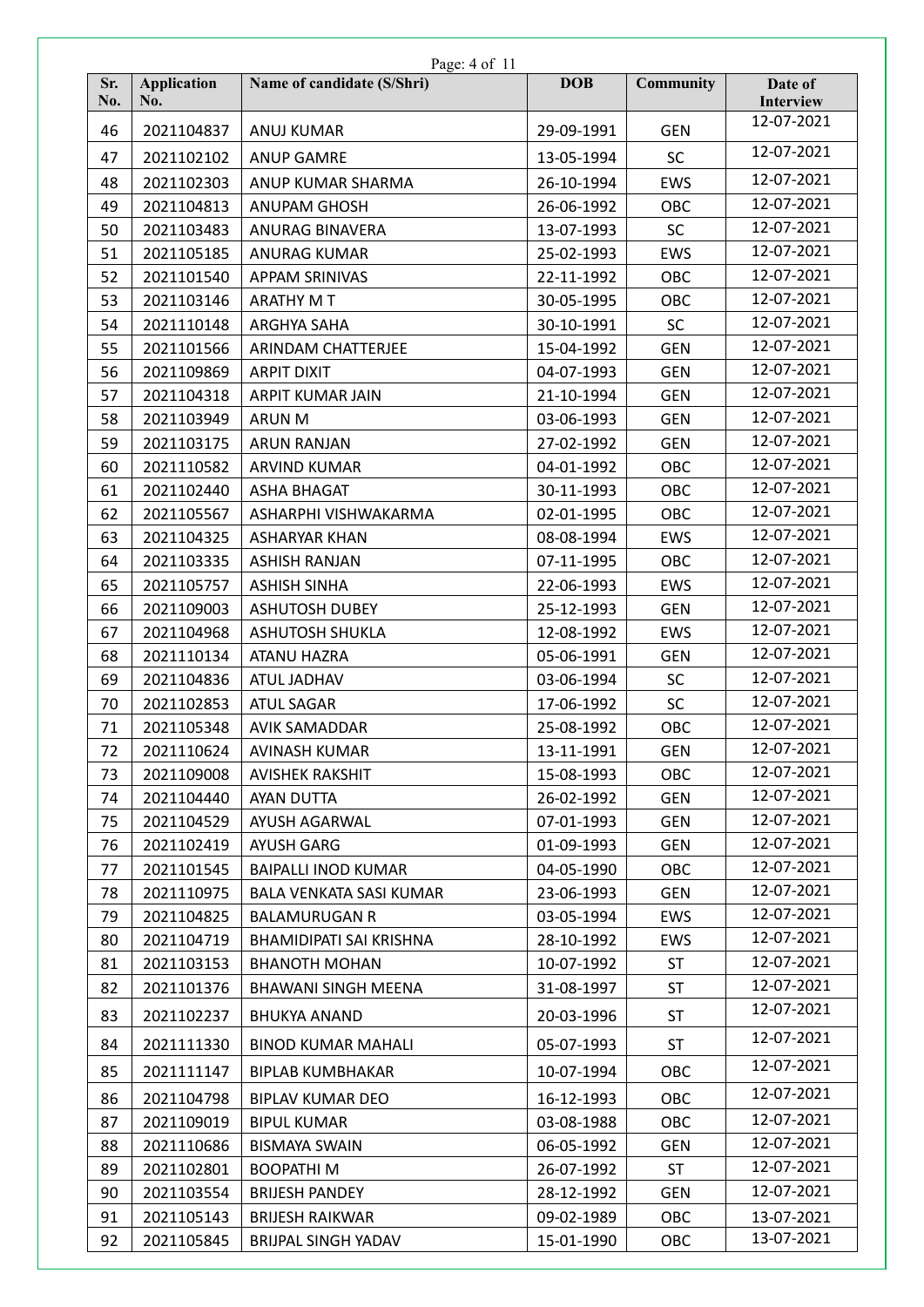|            |                           | Page: 5 of 11                  |            |                  |                      |
|------------|---------------------------|--------------------------------|------------|------------------|----------------------|
| Sr.<br>No. | <b>Application</b><br>No. | Name of candidate (S/Shri)     | <b>DOB</b> | <b>Community</b> | Date of<br>Interview |
| 93         | 2021111075                | <b>CHANDAN CHANDAN</b>         | 18-11-1991 | <b>GEN</b>       | 13-07-2021           |
| 94         | 2021110205                | <b>CHANDAN PRASAD GOND</b>     | 24-08-1989 | <b>ST</b>        | 13-07-2021           |
| 95         | 2021101447                | <b>CHANDAN SINGH</b>           | 14-08-1990 | OBC              | 13-07-2021           |
| 96         | 2021110333                | CHANDAN VISHWAKARMA            | 08-06-1991 | <b>ST</b>        | 13-07-2021           |
| 97         | 2021110577                | <b>CHANDRUM</b>                | 04-06-1992 | OBC              | 13-07-2021           |
| 98         | 2021110467                | <b>CHAYAN MONDAL</b>           | 10-09-1993 | <b>GEN</b>       | 13-07-2021           |
| 99         | 2021102650                | <b>CHETAN KUMAR</b>            | 04-09-1986 | <b>SC</b>        | 13-07-2021           |
| 100        | 2021109953                | DASHARATH PATIDAR              | 02-09-1993 | OBC              | 13-07-2021           |
| 101        | 2021111028                | <b>DEBANGAN SEN</b>            | 11-10-1991 | <b>GEN</b>       | 13-07-2021           |
| 102        | 2021101132                | <b>DEBASISH MOHANTA</b>        | 07-03-1993 | <b>SC</b>        | 13-07-2021           |
| 103        | 2021103122                | DEEPAK RAJAWAT                 | 20-07-1996 | EWS              | 13-07-2021           |
| 104        | 2021110377                | <b>DEO PRKASH</b>              | 09-12-1993 | <b>GEN</b>       | 13-07-2021           |
| 105        | 2021110713                | <b>DEVESH GOYAL</b>            | 15-04-1989 | OBC              | 13-07-2021           |
| 106        | 2021109740                | DEVESH KUMAR PANDEY            | 07-08-1994 | <b>GEN</b>       | 13-07-2021           |
| 107        | 2021104948                | DHANANJAY PANDYA               | 21-01-1993 | <b>GEN</b>       | 13-07-2021           |
| 108        | 2021110236                | DHARM RAJ MEENA                | 21-07-1994 | <b>ST</b>        | 13-07-2021           |
| 109        | 2021110068                | DHARMENDRA SINGH MEENA         | 15-01-1995 | OBC              | 13-07-2021           |
| 110        | 2021101763                | <b>DHARMVEER KUMAR</b>         | 05-02-1990 | OBC              | 13-07-2021           |
| 111        | 2021109516                | DHIRAJ KUMAR                   | 06-04-1993 | OBC              | 13-07-2021           |
| 112        | 2021111015                | DHIRENDRA KUMAR YADAV          | 14-10-1989 | OBC              | 13-07-2021           |
| 113        | 2021109845                | DHULIPALA S N S V V S MURTHY   | 03-02-1994 | EWS              | 13-07-2021           |
| 114        | 2021102224                | DILDAR HUSSAIN                 | 29-07-1995 | OBC              | 13-07-2021           |
| 115        | 2021105140                | DILKASH RAFIQUE                | 11-02-1994 | OBC              | 13-07-2021           |
| 116        | 2021110328                | <b>DILKESHVAR KUMAR</b>        | 05-01-1996 | <b>SC</b>        | 13-07-2021           |
| 117        | 2021104739                | <b>DINESH KUMAR</b>            | 02-05-1991 | OBC              | 13-07-2021           |
| 118        | 2021110159                | DIVYA PRAKASH PANDEY           | 14-07-1991 | EWS              | 13-07-2021           |
| 119        | 2021110813                | DIVYA V V                      | 07-03-1992 | OBC              | 13-07-2021           |
| 120        | 2021109835                | DNYANPRAKASH TUMMAWAR          | 23-07-1989 | OBC              | 13-07-2021           |
| 121        | 2021103152                | <b>DUNGUROTHU PHANINDRA</b>    | 25-08-1996 | <b>ST</b>        | 13-07-2021           |
| 122        | 2021105559                | <b>DWIJENDRA SONI</b>          | 02-02-1995 | OBC              | 13-07-2021           |
| 123        | 2021110460                | FAIYAZUR RAHMAN ANSARI         | 14-05-1994 | OBC              | 13-07-2021           |
| 124        | 2021109411                | <b>FAZIL SHAIKH</b>            | 01-11-1991 | OBC              | 13-07-2021           |
| 125        | 2021105557                | <b>FULZELE AASHISH</b>         | 02-07-1992 | OBC              | 13-07-2021           |
| 126        | 2021109090                | <b>GANESH GARKAL</b>           | 02-06-1994 | OBC              | 13-07-2021           |
| 127        | 2021105800                | <b>GANESH HUNASHIKATTI</b>     | 15-09-1992 | ST               | 13-07-2021           |
| 128        | 2021101695                | <b>GAURAV KUMAR</b>            | 04-03-1992 | <b>SC</b>        | 13-07-2021           |
| 129        | 2021110040                | <b>GAURAV KUMAR</b>            | 13-07-1987 | <b>SC</b>        | 13-07-2021           |
| 130        | 2021109561                | <b>GAURAV LAL</b>              | 03-04-1995 | <b>SC</b>        | 13-07-2021           |
| 131        | 2021109562                | <b>GAUTAM LAL</b>              | 06-09-1994 | <b>SC</b>        | 13-07-2021           |
| 132        | 2021103643                | <b>GHANSHYAM KUMAR</b>         | 31-07-1992 | OBC              | 13-07-2021           |
| 133        | 2021101851                | GIDDI BALA SIVA VENKATA SARATH | 19-08-1992 | <b>SC</b>        | 13-07-2021           |
| 134        | 2021102991                | GIRIJA SHANKAR ARYA            | 05-05-1993 | <b>SC</b>        | 13-07-2021           |
| 135        | 2021104944                | <b>GOVIND AMBALIYA</b>         | 09-04-1994 | OBC              | 13-07-2021           |
| 136        | 2021104139                | <b>GOVIND KUMAR</b>            | 23-05-1991 | <b>SC</b>        | 13-07-2021           |
| 137        | 2021104792                | <b>GOVINDA CHOUDHARY</b>       | 08-10-1992 | OBC              | 13-07-2021           |
| 138        | 2021101443                | <b>GUGULOTH NARENDAR</b>       | 11-07-1995 | <b>ST</b>        | 13-07-2021           |
| 139        | 2021101633                | H SANTOSH                      | 17-10-1990 | ST               | 13-07-2021           |
| 140        | 2021105507                | <b>HARI OM SHASTRI</b>         | 05-04-1992 | <b>GEN</b>       | 13-07-2021           |
|            |                           |                                |            |                  |                      |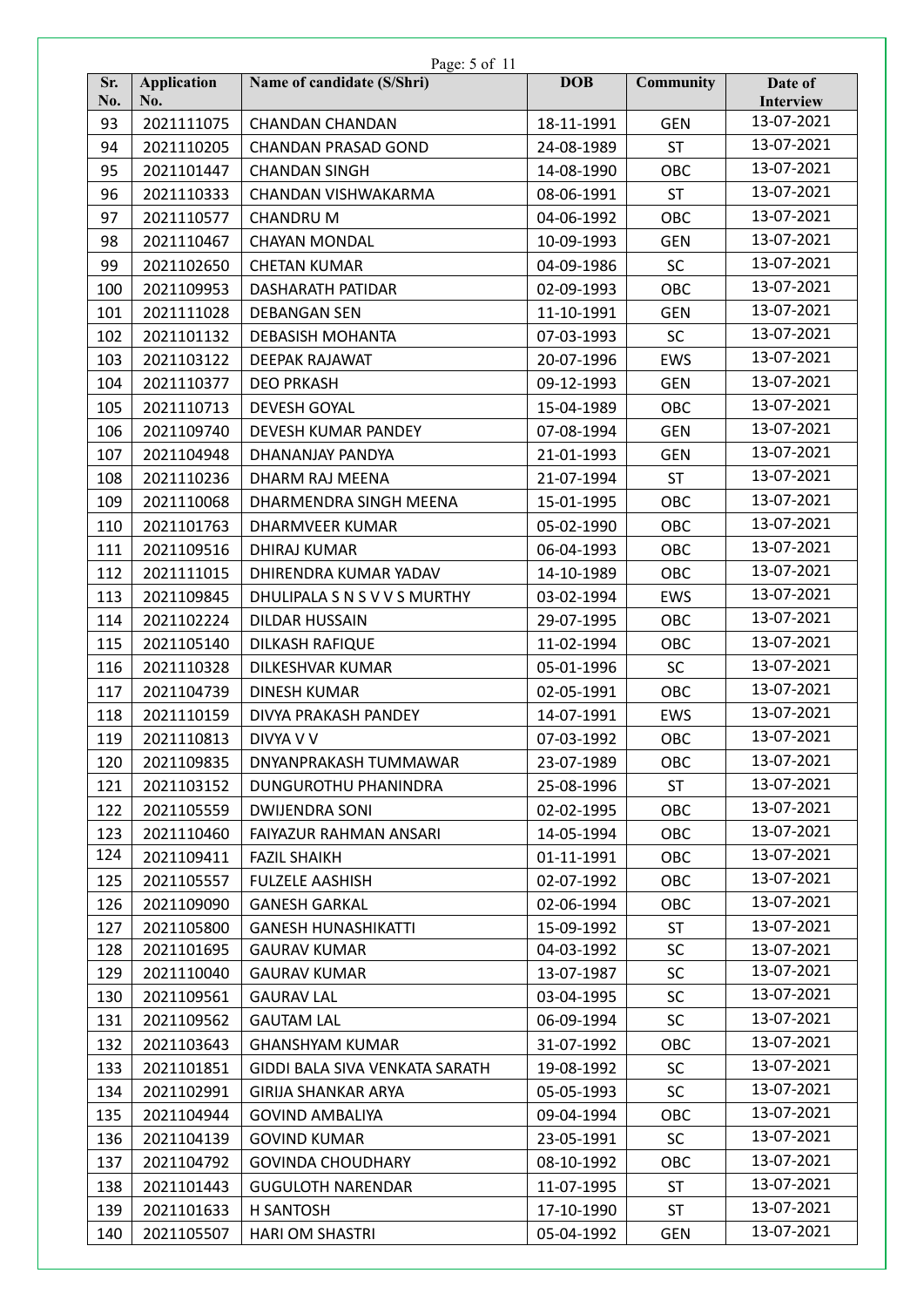|            | Page: 6 of 11             |                             |            |                  |                      |  |  |
|------------|---------------------------|-----------------------------|------------|------------------|----------------------|--|--|
| Sr.<br>No. | <b>Application</b><br>No. | Name of candidate (S/Shri)  | <b>DOB</b> | <b>Community</b> | Date of<br>Interview |  |  |
| 141        | 2021104381                | <b>HARSH GEHLOT</b>         | 25-06-1993 | OBC              | 13-07-2021           |  |  |
| 142        | 2021109604                | <b>HARSH KUMAR</b>          | 05-01-1995 | <b>GEN</b>       | 13-07-2021           |  |  |
| 143        | 2021102874                | HARSHAL SURYAWANSHI         | 13-05-1993 | <b>ST</b>        | 13-07-2021           |  |  |
| 144        | 2021109936                | <b>HAWAIBAM KENEDY</b>      | 26-12-1991 | <b>GEN</b>       | 13-07-2021           |  |  |
| 145        | 2021102981                | <b>HEENA GUPTA</b>          | 02-03-1996 | EWS              | 13-07-2021           |  |  |
| 146        | 2021109565                | HIMANI CHOUHAN              | 29-11-1991 | OBC              | 13-07-2021           |  |  |
| 147        | 2021104895                | HIMANSHU CHANYAL            | 02-08-1991 | <b>SC</b>        | 13-07-2021           |  |  |
| 148        | 2021103445                | <b>INDRAJIT MONDAL</b>      | 05-10-1992 | <b>GEN</b>       | 13-07-2021           |  |  |
| 149        | 2021103350                | <b>IRFAT BASHIR</b>         | 28-12-1989 | <b>GEN</b>       | 13-07-2021           |  |  |
| 150        | 2021110773                | JAGDEEP SINGH RAGHAV        | 03-03-1995 | <b>GEN</b>       | 13-07-2021           |  |  |
| 151        | 2021101318                | <b>JAISINGH SURYAWANSHI</b> | 15-08-1994 | <b>SC</b>        | 13-07-2021           |  |  |
| 152        | 2021102320                | JANMEJAYA BEHERA            | 20-05-1993 | OBC              | 13-07-2021           |  |  |
| 153        | 2021104461                | <b>JAYANT KUMAR</b>         | 04-01-1993 | OBC              | 13-07-2021           |  |  |
| 154        | 2021104669                | <b>JEETISHA BORKAR</b>      | 27-11-1995 | <b>SC</b>        | 13-07-2021           |  |  |
| 155        | 2021104466                | <b>JUNED MUGHAL</b>         | 05-07-1993 | OBC              | 13-07-2021           |  |  |
| 156        | 2021109856                | KAMLESH KUMAR DAS           | 15-11-1988 | <b>SC</b>        | 13-07-2021           |  |  |
| 157        | 2021109700                | <b>KAMLESHWAR SINGH</b>     | 05-04-1992 | OBC              | 13-07-2021           |  |  |
| 158        | 2021103495                | KAMUNURI NARENDRA           | 09-09-1995 | <b>SC</b>        | 13-07-2021           |  |  |
| 159        | 2021110591                | <b>KANOJIA SANDEEP</b>      | 23-11-1994 | SC               | 13-07-2021           |  |  |
| 160        | 2021109641                | KAPIL KANT NIRANJAN         | 24-05-1995 | OBC              | 13-07-2021           |  |  |
| 161        | 2021110904                | <b>KAVYASHREE N</b>         | 30-09-1993 | OBC              | 13-07-2021           |  |  |
| 162        | 2021103254                | KEVAL YOGESHBHAI RAJPUT     | 28-09-1994 | OBC              | 13-07-2021           |  |  |
| 163        | 2021101891                | KISHAN SURELIYA             | 23-03-1991 | <b>GEN</b>       | 13-07-2021           |  |  |
| 164        | 2021101178                | <b>KISHENKUMAR KR</b>       | 26-04-1993 | OBC              | 13-07-2021           |  |  |
| 165        | 2021101411                | <b>KRISHNA GOND</b>         | 14-10-1995 | OBC              | 13-07-2021           |  |  |
| 166        | 2021110231                | <b>KRISHNA KANT</b>         | 27-07-1992 | OBC              | 13-07-2021           |  |  |
| 167        | 2021102691                | <b>KULDEEP PANDEY</b>       | 24-03-1992 | <b>GEN</b>       | 13-07-2021           |  |  |
| 168        | 2021103994                | <b>KUMAR GOUTAM</b>         | 05-11-1994 | EWS              | 13-07-2021           |  |  |
| 169        | 2021103510                | <b>KUNAL ZINGE</b>          | 28-09-1994 | OBC              | 13-07-2021           |  |  |
| 170        | 2021109011                | LAKSHMI BASUMATARY          | 18-04-1996 | <b>ST</b>        | 13-07-2021           |  |  |
| 171        | 2021110771                | LAKSHYADEEP TYAGI           | 05-12-1992 | <b>GEN</b>       | 13-07-2021           |  |  |
| 172        | 2021101326                | LAVKUSH MEENA               | 01-07-1995 | <b>ST</b>        | 13-07-2021           |  |  |
| 173        | 2021105645                | LOKESH MUDALIAR             | 31-08-1991 | <b>GEN</b>       | 13-07-2021           |  |  |
| 174        | 2021109075                | <b>LUCKY KUMAR</b>          | 03-04-1991 | OBC              | 13-07-2021           |  |  |
| 175        | 2021105339                | MAHESH KUMAR M              | 10-10-1992 | <b>SC</b>        | 13-07-2021           |  |  |
| 176        | 2021102271                | <b>MAHTAB ALAM</b>          | 15-08-1990 | OBC              | 13-07-2021           |  |  |
| 177        | 2021105735                | <b>MALLESHAM GOLLA</b>      | 25-05-1991 | OBC              | 13-07-2021           |  |  |
| 178        | 2021104923                | <b>MANABENDRA MALLICK</b>   | 26-01-1993 | <b>GEN</b>       | 13-07-2021           |  |  |
| 179        | 2021110136                | <b>MANGAL BANSKAR</b>       | 05-05-1988 | <b>SC</b>        | 13-07-2021           |  |  |
| 180        | 2021103466                | <b>MANISH KUMAR</b>         | 20-04-1994 | <b>SC</b>        | 13-07-2021           |  |  |
| 181        | 2021103071                | MANISH KUMAR BHARDWAJ       | 18-08-1995 | EWS              | 14-07-2021           |  |  |
| 182        | 2021105851                | MANISH KUMAR YADAV          | 05-08-1995 | OBC              | 14-07-2021           |  |  |
| 183        | 2021109872                | MANISH SINGH KUSHWAHA       | 10-07-1992 | OBC              | 14-07-2021           |  |  |
| 184        | 2021102489                | MANMOHAN NAUTIYAL           | 05-04-1993 | OBC              | 14-07-2021           |  |  |
| 185        | 2021103074                | <b>MANOHAR SINGH</b>        | 11-11-1992 | <b>SC</b>        | 14-07-2021           |  |  |
| 186        | 2021111042                | <b>MANOJ V</b>              | 21-01-1993 | <b>SC</b>        | 14-07-2021           |  |  |
| 187        | 2021104123                | <b>MANORANJAN KUMAR</b>     | 01-01-1997 | OBC              | 14-07-2021           |  |  |
| 188        | 2021109511                | MANSOOR PASHA A             | 30-04-1991 | OBC              | 14-07-2021           |  |  |
|            |                           |                             |            |                  |                      |  |  |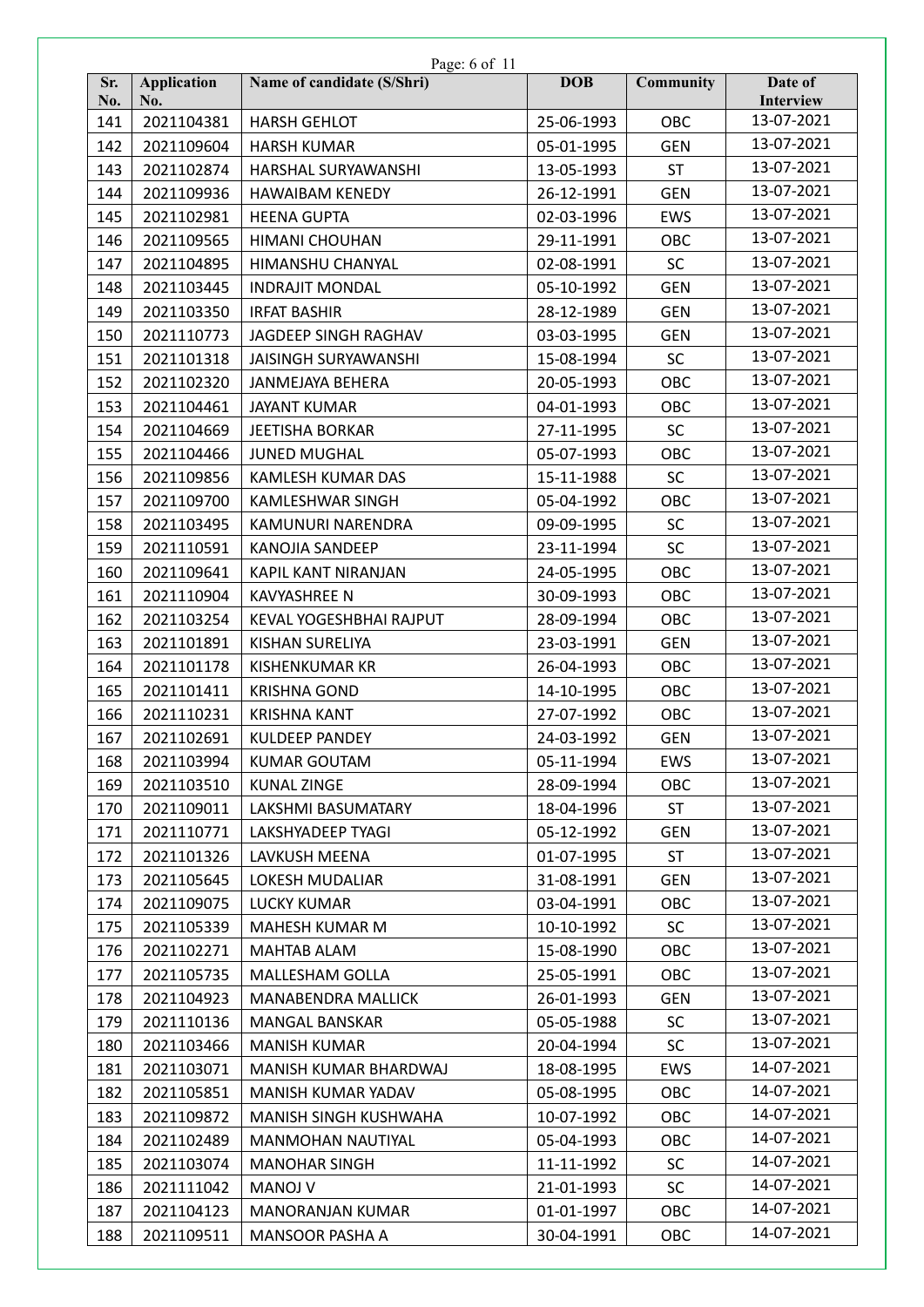|            | Page: 7 of 11             |                            |            |                  |                      |  |  |
|------------|---------------------------|----------------------------|------------|------------------|----------------------|--|--|
| Sr.<br>No. | <b>Application</b><br>No. | Name of candidate (S/Shri) | <b>DOB</b> | <b>Community</b> | Date of<br>Interview |  |  |
| 189        | 2021105153                | MAYANK JAYSWAL             | 18-09-1993 | OBC              | 14-07-2021           |  |  |
| 190        | 2021103689                | <b>MAYANK SRIVASTAVA</b>   | 01-07-1991 | <b>EWS</b>       | 14-07-2021           |  |  |
| 191        | 2021110056                | MD ADIL KAMAR              | 12-03-1991 | OBC              | 14-07-2021           |  |  |
| 192        | 2021102165                | MD AKHITIYAR ASHRAF        | 08-01-1992 | <b>EWS</b>       | 14-07-2021           |  |  |
| 193        | 2021102328                | MD ANWAR HASSAN            | 19-01-1993 | <b>GEN</b>       | 14-07-2021           |  |  |
| 194        | 2021104673                | MD ARSHAD SHAKIL           | 08-01-1994 | OBC              | 14-07-2021           |  |  |
| 195        | 2021110670                | <b>MD GULAM GOS</b>        | 04-02-1992 | OBC              | 14-07-2021           |  |  |
| 196        | 2021109877                | MD TANWEERUL HAQUE         | 16-03-1993 | OBC              | 14-07-2021           |  |  |
| 197        | 2021109531                | MITHLESH KUMAR             | 17-03-1993 | OBC              | 14-07-2021           |  |  |
| 198        | 2021104222                | MOHAMMAD MEER HASSAN       | 31-01-1993 | OBC              | 14-07-2021           |  |  |
| 199        | 2021105632                | MOHAMMED MUQEED SAUDAGAR   | 07-06-1993 | OBC              | 14-07-2021           |  |  |
| 200        | 2021101125                | MOHD ABDUL RAHMAN          | 26-05-1993 | OBC              | 14-07-2021           |  |  |
| 201        | 2021109026                | MOHD ABUZAR                | 10-11-1992 | OBC              | 14-07-2021           |  |  |
| 202        | 2021104604                | <b>MOHD AMIR</b>           | 18-06-1994 | OBC              | 14-07-2021           |  |  |
| 203        | 2021101028                | <b>MOHD AUSAF</b>          | 25-09-1992 | <b>GEN</b>       | 14-07-2021           |  |  |
| 204        | 2021104864                | MOHD SIDDIQUI              | 10-08-1989 | OBC              | 14-07-2021           |  |  |
| 205        | 2021105115                | <b>MONU CHARMKAR</b>       | 09-10-1990 | <b>SC</b>        | 14-07-2021           |  |  |
| 206        | 2021104985                | <b>MONU KASHYAP</b>        | 08-11-1993 | OBC              | 14-07-2021           |  |  |
| 207        | 2021103988                | <b>MOTHI LAL</b>           | 12-08-1995 | <b>ST</b>        | 14-07-2021           |  |  |
| 208        | 2021105608                | MRITUNJAY KUMAR PRASAD     | 01-06-1993 | <b>ST</b>        | 14-07-2021           |  |  |
| 209        | 2021104124                | <b>MRUGESH SOLANKI</b>     | 01-05-1993 | <b>SC</b>        | 14-07-2021           |  |  |
| 210        | 2021105959                | MUBARAK ANSARI             | 15-08-1995 | OBC              | 14-07-2021           |  |  |
| 211        | 2021103038                | <b>MUKESH KUMAR</b>        | 08-03-1994 | <b>GEN</b>       | 14-07-2021           |  |  |
| 212        | 2021102946                | MUKUL TYAGI                | 23-06-1996 | <b>EWS</b>       | 14-07-2021           |  |  |
| 213        | 2021101220                | MULLA JISHAN               | 05-06-1992 | EWS              | 14-07-2021           |  |  |
| 214        | 2021105079                | <b>NAGESHWARAN S</b>       | 09-05-1994 | OBC              | 14-07-2021           |  |  |
| 215        | 2021103148                | <b>NAIYAR ALAM</b>         | 20-11-1994 | <b>GEN</b>       | 14-07-2021           |  |  |
| 216        | 2021110480                | NAND KISHOR DHAKAD         | 03-05-1992 | OBC              | 14-07-2021           |  |  |
| 217        | 2021109920                | NARAYAN SHARMA             | 12-05-1993 | <b>GEN</b>       | 14-07-2021           |  |  |
| 218        | 2021102891                | NASEEM AHAMED              | 25-03-1995 | OBC              | 14-07-2021           |  |  |
| 219        | 2021109915                | NAYAKANTI NARESH           | 06-06-1992 | <b>SC</b>        | 14-07-2021           |  |  |
| 220        | 2021103358                | <b>NAZIR ALI</b>           | 14-07-1995 | OBC              | 14-07-2021           |  |  |
| 221        | 2021110974                | NEERAJ KUMAR               | 21-02-1994 | <b>EWS</b>       | 14-07-2021           |  |  |
| 222        | 2021110723                | <b>NEFAUR RAHMAN</b>       | 03-03-1993 | <b>GEN</b>       | 14-07-2021           |  |  |
| 223        | 2021103093                | NIKHIL HELODE              | 07-03-1995 | <b>SC</b>        | 14-07-2021           |  |  |
| 224        | 2021109176                | NIKHIL KUMAR PANDEY        | 13-05-1994 | EWS              | 14-07-2021           |  |  |
| 225        | 2021102442                | NILESH VERMA               | 27-07-1995 | OBC              | 14-07-2021           |  |  |
| 226        | 2021102075                | NIRANJAN KUMAR             | 03-03-1994 | OBC              | 14-07-2021           |  |  |
| 227        | 2021110091                | NISHANT KUMAR RAI          | 18-08-1992 | <b>GEN</b>       | 14-07-2021           |  |  |
| 228        | 2021104751                | NISHANTH BALASUBRAMANIAM   | 11-09-1994 | OBC              | 14-07-2021           |  |  |
| 229        | 2021110909                | NISHI KANT PASWAN          | 15-02-1990 | <b>SC</b>        | 14-07-2021           |  |  |
| 230        | 2021109806                | NISHKARSH SINGH            | 10-11-1992 | <b>EWS</b>       | 14-07-2021           |  |  |
| 231        | 2021103975                | NITESH KUMAR               | 27-09-1992 | <b>SC</b>        | 14-07-2021           |  |  |
| 232        | 2021104334                | NITIN CHOUDHARY            | 23-07-1994 | OBC              | 14-07-2021           |  |  |
| 233        | 2021103848                | NITIN YADAV                | 08-06-1994 | OBC              | 14-07-2021           |  |  |
| 234        | 2021109467                | <b>OSIYAR SAHANI</b>       | 19-02-1992 | OBC              | 14-07-2021           |  |  |
| 235        | 2021111049                | PANKAJ KUMAR RAJ           | 10-02-1991 | <b>SC</b>        | 14-07-2021           |  |  |
| 236        | 2021102694                | PARVINDER SINGH SOND       | 28-03-1990 | <b>SC</b>        | 14-07-2021           |  |  |
|            |                           |                            |            |                  |                      |  |  |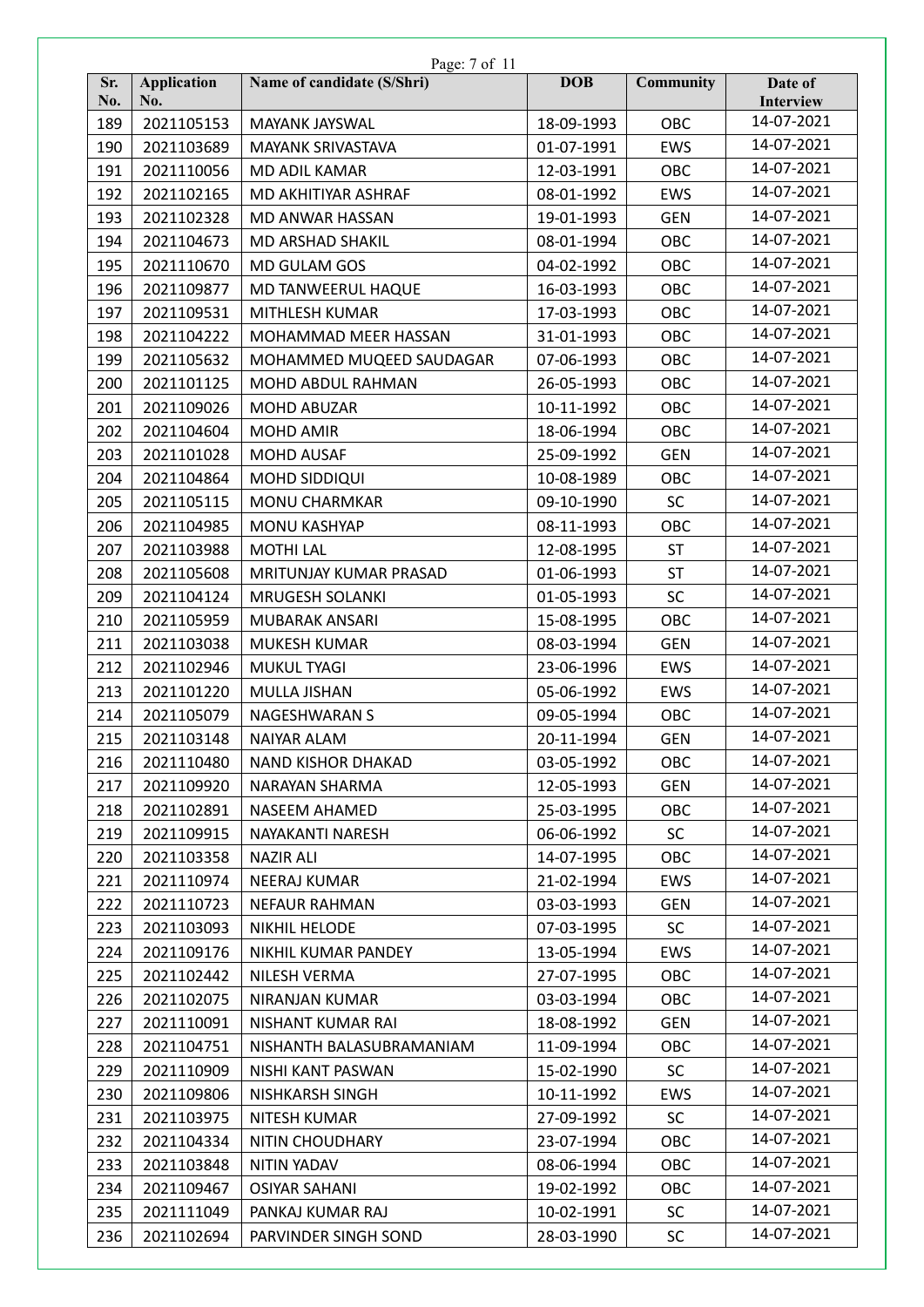| Sr.<br>Name of candidate (S/Shri)<br><b>DOB</b><br><b>Application</b><br><b>Community</b><br>Date of<br>No.<br>No.<br>Interview<br>14-07-2021<br>237<br>2021110716<br>OBC<br>PAWAN KUMAR<br>01-07-1995<br>14-07-2021<br>2021110100<br>23-09-1993<br>OBC<br>238<br>PAWAN KUMAR NAPIT<br>14-07-2021<br>239<br>OBC<br>2021103567<br>PIYUSH KUMAR<br>11-01-1993<br>14-07-2021<br><b>EWS</b><br>240<br>2021102645<br>PRADEEP HJ<br>15-04-1994<br>14-07-2021<br>241<br>2021105123<br>PRADEEP KUMAR<br>25-12-1989<br>OBC<br>14-07-2021<br>2021103176<br><b>SC</b><br>242<br>PRADEEP KUMAR<br>10-12-1992<br>14-07-2021<br><b>SC</b><br>243<br>2021102957<br>20-05-1996<br>PRADEEP KUMAR PARIDA<br>14-07-2021<br>244<br>2021104666<br>PRADIP PAYGHAN<br>17-07-1991<br>OBC<br>14-07-2021<br>OBC<br>245<br>2021105445<br>PRAJAPATI PARESHKUMAR MANJIBHAI<br>27-08-1994<br>14-07-2021<br><b>ST</b><br>246<br>2021101337<br>PRAKASH SINGH<br>18-06-1994<br>14-07-2021<br>247<br>2021105850<br>10-07-1992<br><b>GEN</b><br>PRAMOD KUMAR<br>14-07-2021<br>2021110212<br>OBC<br>248<br>PRANAY PRASHANT<br>15-02-1991<br>14-07-2021<br><b>SC</b><br>249<br>2021104426<br>PRANAY SAHA<br>08-09-1995<br>14-07-2021<br>250<br>OBC<br>2021102493<br>PRASANTA GHOSH<br>01-07-1993<br>14-07-2021<br>20-10-1993<br>OBC<br>251<br>2021105707<br>PRASHANT PATEL<br>14-07-2021<br>20-06-1991<br>OBC<br>252<br>2021102894<br><b>PRASUN DAS</b><br>14-07-2021<br>20-03-1993<br><b>GEN</b><br>253<br>2021101597<br>PRAVASHA RANJAN DAS<br>14-07-2021<br>254<br>2021105610<br>PRINCE BHARTI<br>09-05-1993<br><b>GEN</b><br>14-07-2021<br>255<br>2021109399<br>13-06-1996<br><b>EWS</b><br>PRITAM KUMAR PANDA<br>14-07-2021<br>256<br>2021101263<br>05-04-1991<br><b>GEN</b><br>PRITAM KUMAR ROY<br>14-07-2021<br>257<br>2021104040<br>PRIYA RANJAN<br>19-10-1992<br><b>GEN</b><br>14-07-2021<br>258<br>2021109330<br>PRIYABRATA GUPTA<br>18-12-1992<br><b>GEN</b><br>14-07-2021<br>259<br>2021105809<br>20-02-1995<br>OBC<br>PRIYANKA SAINI<br>14-07-2021<br>OBC<br>260<br>2021104071<br>08-01-1996<br>PUSHPENDRA KUMAR PATEL<br>14-07-2021<br>261<br>2021103766<br>RAHBARE AZAM<br>14-03-1993<br><b>EWS</b><br>14-07-2021<br>262<br>OBC<br>2021101948<br>RAHUL JAISWAL<br>03-03-1993<br>14-07-2021<br>263<br>08-11-1993<br><b>EWS</b><br>2021111372<br><b>RAHUL KUMAR</b><br>14-07-2021<br>264<br>2021103600<br>RAHUL KUMAR DOGRA<br>25-06-1991<br>OBC<br>14-07-2021<br>265<br>2021110581<br>RAHUL KUMAR SINGH<br>20-10-1994<br><b>EWS</b><br>14-07-2021<br>266<br>2021109014<br>RAHUL KUMAR SINGH<br>21-07-1995<br><b>EWS</b><br>14-07-2021<br>267<br>2021101424<br><b>RAHUL SINGH</b><br>08-07-1995<br>OBC<br>14-07-2021<br>268<br>2021104443<br><b>RAJAN KUMAR</b><br>12-01-1995<br>OBC<br>14-07-2021<br>12-03-1990<br>269<br>2021109346<br><b>RAJESH K S</b><br><b>SC</b><br>14-07-2021<br>2021104600<br><b>RAJESH ROSHAN</b><br>OBC<br>270<br>17-02-1992<br>15-07-2021<br>271<br>2021110009<br>RAJKUMAR KUNDU<br>20-07-1995<br><b>GEN</b><br>15-07-2021<br>OBC<br>272<br>2021109762<br><b>RAJNISH KUMAR</b><br>21-12-1993<br>15-07-2021<br>2021109381<br>02-10-1992<br><b>EWS</b><br>273<br>RAJNISH KUMAR JHA<br>15-07-2021<br>274<br>2021110464<br><b>RAJU KUMAR</b><br>05-02-1995<br>OBC<br>15-07-2021<br>275<br>OBC<br>2021101782<br>RAKESH SAINI SAINI<br>05-08-1994<br>15-07-2021<br>276<br>2021103793<br>RAM SAMUJH YADAV<br>01-07-1989<br>OBC<br>15-07-2021<br><b>ST</b><br>277<br>2021110747<br><b>RAMESH MEHER</b><br>28-03-1991<br>15-07-2021<br>OBC<br>278<br>2021101396<br><b>RANJAN KUMAR</b><br>18-02-1992<br>15-07-2021<br>279<br>2021109077<br>RANJEET.<br>02-08-1989<br><b>ST</b><br>15-07-2021<br>280<br><b>GEN</b><br>2021111008<br><b>RAUNAK KUMAR</b><br>07-01-1994<br>15-07-2021<br>SC<br>281<br>2021111202<br>19-08-1994<br>RAY BIPLOW JOSHI<br>15-07-2021<br>282<br>2021102907<br>RINKU KUMAR MEENA<br>12-10-1993<br><b>ST</b><br>15-07-2021<br>283<br>2021111020<br>RISHABH GUPTA<br>16-12-1993<br><b>GEN</b><br>15-07-2021<br>284<br>2021105725<br>ROHIT BEHERA<br>11-06-1988<br>OBC | Page: 8 of 11 |  |  |  |  |  |  |
|---------------------------------------------------------------------------------------------------------------------------------------------------------------------------------------------------------------------------------------------------------------------------------------------------------------------------------------------------------------------------------------------------------------------------------------------------------------------------------------------------------------------------------------------------------------------------------------------------------------------------------------------------------------------------------------------------------------------------------------------------------------------------------------------------------------------------------------------------------------------------------------------------------------------------------------------------------------------------------------------------------------------------------------------------------------------------------------------------------------------------------------------------------------------------------------------------------------------------------------------------------------------------------------------------------------------------------------------------------------------------------------------------------------------------------------------------------------------------------------------------------------------------------------------------------------------------------------------------------------------------------------------------------------------------------------------------------------------------------------------------------------------------------------------------------------------------------------------------------------------------------------------------------------------------------------------------------------------------------------------------------------------------------------------------------------------------------------------------------------------------------------------------------------------------------------------------------------------------------------------------------------------------------------------------------------------------------------------------------------------------------------------------------------------------------------------------------------------------------------------------------------------------------------------------------------------------------------------------------------------------------------------------------------------------------------------------------------------------------------------------------------------------------------------------------------------------------------------------------------------------------------------------------------------------------------------------------------------------------------------------------------------------------------------------------------------------------------------------------------------------------------------------------------------------------------------------------------------------------------------------------------------------------------------------------------------------------------------------------------------------------------------------------------------------------------------------------------------------------------------------------------------------------------------------------------------------------------------------------------------------------------------------------------------------------------------------------------------------------------------------------------------------------------------------------------------------------------------------------------------------------------------------------------------------------------------------------------------------------------------------------------------------------------------------------------------------------------|---------------|--|--|--|--|--|--|
|                                                                                                                                                                                                                                                                                                                                                                                                                                                                                                                                                                                                                                                                                                                                                                                                                                                                                                                                                                                                                                                                                                                                                                                                                                                                                                                                                                                                                                                                                                                                                                                                                                                                                                                                                                                                                                                                                                                                                                                                                                                                                                                                                                                                                                                                                                                                                                                                                                                                                                                                                                                                                                                                                                                                                                                                                                                                                                                                                                                                                                                                                                                                                                                                                                                                                                                                                                                                                                                                                                                                                                                                                                                                                                                                                                                                                                                                                                                                                                                                                                                                                       |               |  |  |  |  |  |  |
|                                                                                                                                                                                                                                                                                                                                                                                                                                                                                                                                                                                                                                                                                                                                                                                                                                                                                                                                                                                                                                                                                                                                                                                                                                                                                                                                                                                                                                                                                                                                                                                                                                                                                                                                                                                                                                                                                                                                                                                                                                                                                                                                                                                                                                                                                                                                                                                                                                                                                                                                                                                                                                                                                                                                                                                                                                                                                                                                                                                                                                                                                                                                                                                                                                                                                                                                                                                                                                                                                                                                                                                                                                                                                                                                                                                                                                                                                                                                                                                                                                                                                       |               |  |  |  |  |  |  |
|                                                                                                                                                                                                                                                                                                                                                                                                                                                                                                                                                                                                                                                                                                                                                                                                                                                                                                                                                                                                                                                                                                                                                                                                                                                                                                                                                                                                                                                                                                                                                                                                                                                                                                                                                                                                                                                                                                                                                                                                                                                                                                                                                                                                                                                                                                                                                                                                                                                                                                                                                                                                                                                                                                                                                                                                                                                                                                                                                                                                                                                                                                                                                                                                                                                                                                                                                                                                                                                                                                                                                                                                                                                                                                                                                                                                                                                                                                                                                                                                                                                                                       |               |  |  |  |  |  |  |
|                                                                                                                                                                                                                                                                                                                                                                                                                                                                                                                                                                                                                                                                                                                                                                                                                                                                                                                                                                                                                                                                                                                                                                                                                                                                                                                                                                                                                                                                                                                                                                                                                                                                                                                                                                                                                                                                                                                                                                                                                                                                                                                                                                                                                                                                                                                                                                                                                                                                                                                                                                                                                                                                                                                                                                                                                                                                                                                                                                                                                                                                                                                                                                                                                                                                                                                                                                                                                                                                                                                                                                                                                                                                                                                                                                                                                                                                                                                                                                                                                                                                                       |               |  |  |  |  |  |  |
|                                                                                                                                                                                                                                                                                                                                                                                                                                                                                                                                                                                                                                                                                                                                                                                                                                                                                                                                                                                                                                                                                                                                                                                                                                                                                                                                                                                                                                                                                                                                                                                                                                                                                                                                                                                                                                                                                                                                                                                                                                                                                                                                                                                                                                                                                                                                                                                                                                                                                                                                                                                                                                                                                                                                                                                                                                                                                                                                                                                                                                                                                                                                                                                                                                                                                                                                                                                                                                                                                                                                                                                                                                                                                                                                                                                                                                                                                                                                                                                                                                                                                       |               |  |  |  |  |  |  |
|                                                                                                                                                                                                                                                                                                                                                                                                                                                                                                                                                                                                                                                                                                                                                                                                                                                                                                                                                                                                                                                                                                                                                                                                                                                                                                                                                                                                                                                                                                                                                                                                                                                                                                                                                                                                                                                                                                                                                                                                                                                                                                                                                                                                                                                                                                                                                                                                                                                                                                                                                                                                                                                                                                                                                                                                                                                                                                                                                                                                                                                                                                                                                                                                                                                                                                                                                                                                                                                                                                                                                                                                                                                                                                                                                                                                                                                                                                                                                                                                                                                                                       |               |  |  |  |  |  |  |
|                                                                                                                                                                                                                                                                                                                                                                                                                                                                                                                                                                                                                                                                                                                                                                                                                                                                                                                                                                                                                                                                                                                                                                                                                                                                                                                                                                                                                                                                                                                                                                                                                                                                                                                                                                                                                                                                                                                                                                                                                                                                                                                                                                                                                                                                                                                                                                                                                                                                                                                                                                                                                                                                                                                                                                                                                                                                                                                                                                                                                                                                                                                                                                                                                                                                                                                                                                                                                                                                                                                                                                                                                                                                                                                                                                                                                                                                                                                                                                                                                                                                                       |               |  |  |  |  |  |  |
|                                                                                                                                                                                                                                                                                                                                                                                                                                                                                                                                                                                                                                                                                                                                                                                                                                                                                                                                                                                                                                                                                                                                                                                                                                                                                                                                                                                                                                                                                                                                                                                                                                                                                                                                                                                                                                                                                                                                                                                                                                                                                                                                                                                                                                                                                                                                                                                                                                                                                                                                                                                                                                                                                                                                                                                                                                                                                                                                                                                                                                                                                                                                                                                                                                                                                                                                                                                                                                                                                                                                                                                                                                                                                                                                                                                                                                                                                                                                                                                                                                                                                       |               |  |  |  |  |  |  |
|                                                                                                                                                                                                                                                                                                                                                                                                                                                                                                                                                                                                                                                                                                                                                                                                                                                                                                                                                                                                                                                                                                                                                                                                                                                                                                                                                                                                                                                                                                                                                                                                                                                                                                                                                                                                                                                                                                                                                                                                                                                                                                                                                                                                                                                                                                                                                                                                                                                                                                                                                                                                                                                                                                                                                                                                                                                                                                                                                                                                                                                                                                                                                                                                                                                                                                                                                                                                                                                                                                                                                                                                                                                                                                                                                                                                                                                                                                                                                                                                                                                                                       |               |  |  |  |  |  |  |
|                                                                                                                                                                                                                                                                                                                                                                                                                                                                                                                                                                                                                                                                                                                                                                                                                                                                                                                                                                                                                                                                                                                                                                                                                                                                                                                                                                                                                                                                                                                                                                                                                                                                                                                                                                                                                                                                                                                                                                                                                                                                                                                                                                                                                                                                                                                                                                                                                                                                                                                                                                                                                                                                                                                                                                                                                                                                                                                                                                                                                                                                                                                                                                                                                                                                                                                                                                                                                                                                                                                                                                                                                                                                                                                                                                                                                                                                                                                                                                                                                                                                                       |               |  |  |  |  |  |  |
|                                                                                                                                                                                                                                                                                                                                                                                                                                                                                                                                                                                                                                                                                                                                                                                                                                                                                                                                                                                                                                                                                                                                                                                                                                                                                                                                                                                                                                                                                                                                                                                                                                                                                                                                                                                                                                                                                                                                                                                                                                                                                                                                                                                                                                                                                                                                                                                                                                                                                                                                                                                                                                                                                                                                                                                                                                                                                                                                                                                                                                                                                                                                                                                                                                                                                                                                                                                                                                                                                                                                                                                                                                                                                                                                                                                                                                                                                                                                                                                                                                                                                       |               |  |  |  |  |  |  |
|                                                                                                                                                                                                                                                                                                                                                                                                                                                                                                                                                                                                                                                                                                                                                                                                                                                                                                                                                                                                                                                                                                                                                                                                                                                                                                                                                                                                                                                                                                                                                                                                                                                                                                                                                                                                                                                                                                                                                                                                                                                                                                                                                                                                                                                                                                                                                                                                                                                                                                                                                                                                                                                                                                                                                                                                                                                                                                                                                                                                                                                                                                                                                                                                                                                                                                                                                                                                                                                                                                                                                                                                                                                                                                                                                                                                                                                                                                                                                                                                                                                                                       |               |  |  |  |  |  |  |
|                                                                                                                                                                                                                                                                                                                                                                                                                                                                                                                                                                                                                                                                                                                                                                                                                                                                                                                                                                                                                                                                                                                                                                                                                                                                                                                                                                                                                                                                                                                                                                                                                                                                                                                                                                                                                                                                                                                                                                                                                                                                                                                                                                                                                                                                                                                                                                                                                                                                                                                                                                                                                                                                                                                                                                                                                                                                                                                                                                                                                                                                                                                                                                                                                                                                                                                                                                                                                                                                                                                                                                                                                                                                                                                                                                                                                                                                                                                                                                                                                                                                                       |               |  |  |  |  |  |  |
|                                                                                                                                                                                                                                                                                                                                                                                                                                                                                                                                                                                                                                                                                                                                                                                                                                                                                                                                                                                                                                                                                                                                                                                                                                                                                                                                                                                                                                                                                                                                                                                                                                                                                                                                                                                                                                                                                                                                                                                                                                                                                                                                                                                                                                                                                                                                                                                                                                                                                                                                                                                                                                                                                                                                                                                                                                                                                                                                                                                                                                                                                                                                                                                                                                                                                                                                                                                                                                                                                                                                                                                                                                                                                                                                                                                                                                                                                                                                                                                                                                                                                       |               |  |  |  |  |  |  |
|                                                                                                                                                                                                                                                                                                                                                                                                                                                                                                                                                                                                                                                                                                                                                                                                                                                                                                                                                                                                                                                                                                                                                                                                                                                                                                                                                                                                                                                                                                                                                                                                                                                                                                                                                                                                                                                                                                                                                                                                                                                                                                                                                                                                                                                                                                                                                                                                                                                                                                                                                                                                                                                                                                                                                                                                                                                                                                                                                                                                                                                                                                                                                                                                                                                                                                                                                                                                                                                                                                                                                                                                                                                                                                                                                                                                                                                                                                                                                                                                                                                                                       |               |  |  |  |  |  |  |
|                                                                                                                                                                                                                                                                                                                                                                                                                                                                                                                                                                                                                                                                                                                                                                                                                                                                                                                                                                                                                                                                                                                                                                                                                                                                                                                                                                                                                                                                                                                                                                                                                                                                                                                                                                                                                                                                                                                                                                                                                                                                                                                                                                                                                                                                                                                                                                                                                                                                                                                                                                                                                                                                                                                                                                                                                                                                                                                                                                                                                                                                                                                                                                                                                                                                                                                                                                                                                                                                                                                                                                                                                                                                                                                                                                                                                                                                                                                                                                                                                                                                                       |               |  |  |  |  |  |  |
|                                                                                                                                                                                                                                                                                                                                                                                                                                                                                                                                                                                                                                                                                                                                                                                                                                                                                                                                                                                                                                                                                                                                                                                                                                                                                                                                                                                                                                                                                                                                                                                                                                                                                                                                                                                                                                                                                                                                                                                                                                                                                                                                                                                                                                                                                                                                                                                                                                                                                                                                                                                                                                                                                                                                                                                                                                                                                                                                                                                                                                                                                                                                                                                                                                                                                                                                                                                                                                                                                                                                                                                                                                                                                                                                                                                                                                                                                                                                                                                                                                                                                       |               |  |  |  |  |  |  |
|                                                                                                                                                                                                                                                                                                                                                                                                                                                                                                                                                                                                                                                                                                                                                                                                                                                                                                                                                                                                                                                                                                                                                                                                                                                                                                                                                                                                                                                                                                                                                                                                                                                                                                                                                                                                                                                                                                                                                                                                                                                                                                                                                                                                                                                                                                                                                                                                                                                                                                                                                                                                                                                                                                                                                                                                                                                                                                                                                                                                                                                                                                                                                                                                                                                                                                                                                                                                                                                                                                                                                                                                                                                                                                                                                                                                                                                                                                                                                                                                                                                                                       |               |  |  |  |  |  |  |
|                                                                                                                                                                                                                                                                                                                                                                                                                                                                                                                                                                                                                                                                                                                                                                                                                                                                                                                                                                                                                                                                                                                                                                                                                                                                                                                                                                                                                                                                                                                                                                                                                                                                                                                                                                                                                                                                                                                                                                                                                                                                                                                                                                                                                                                                                                                                                                                                                                                                                                                                                                                                                                                                                                                                                                                                                                                                                                                                                                                                                                                                                                                                                                                                                                                                                                                                                                                                                                                                                                                                                                                                                                                                                                                                                                                                                                                                                                                                                                                                                                                                                       |               |  |  |  |  |  |  |
|                                                                                                                                                                                                                                                                                                                                                                                                                                                                                                                                                                                                                                                                                                                                                                                                                                                                                                                                                                                                                                                                                                                                                                                                                                                                                                                                                                                                                                                                                                                                                                                                                                                                                                                                                                                                                                                                                                                                                                                                                                                                                                                                                                                                                                                                                                                                                                                                                                                                                                                                                                                                                                                                                                                                                                                                                                                                                                                                                                                                                                                                                                                                                                                                                                                                                                                                                                                                                                                                                                                                                                                                                                                                                                                                                                                                                                                                                                                                                                                                                                                                                       |               |  |  |  |  |  |  |
|                                                                                                                                                                                                                                                                                                                                                                                                                                                                                                                                                                                                                                                                                                                                                                                                                                                                                                                                                                                                                                                                                                                                                                                                                                                                                                                                                                                                                                                                                                                                                                                                                                                                                                                                                                                                                                                                                                                                                                                                                                                                                                                                                                                                                                                                                                                                                                                                                                                                                                                                                                                                                                                                                                                                                                                                                                                                                                                                                                                                                                                                                                                                                                                                                                                                                                                                                                                                                                                                                                                                                                                                                                                                                                                                                                                                                                                                                                                                                                                                                                                                                       |               |  |  |  |  |  |  |
|                                                                                                                                                                                                                                                                                                                                                                                                                                                                                                                                                                                                                                                                                                                                                                                                                                                                                                                                                                                                                                                                                                                                                                                                                                                                                                                                                                                                                                                                                                                                                                                                                                                                                                                                                                                                                                                                                                                                                                                                                                                                                                                                                                                                                                                                                                                                                                                                                                                                                                                                                                                                                                                                                                                                                                                                                                                                                                                                                                                                                                                                                                                                                                                                                                                                                                                                                                                                                                                                                                                                                                                                                                                                                                                                                                                                                                                                                                                                                                                                                                                                                       |               |  |  |  |  |  |  |
|                                                                                                                                                                                                                                                                                                                                                                                                                                                                                                                                                                                                                                                                                                                                                                                                                                                                                                                                                                                                                                                                                                                                                                                                                                                                                                                                                                                                                                                                                                                                                                                                                                                                                                                                                                                                                                                                                                                                                                                                                                                                                                                                                                                                                                                                                                                                                                                                                                                                                                                                                                                                                                                                                                                                                                                                                                                                                                                                                                                                                                                                                                                                                                                                                                                                                                                                                                                                                                                                                                                                                                                                                                                                                                                                                                                                                                                                                                                                                                                                                                                                                       |               |  |  |  |  |  |  |
|                                                                                                                                                                                                                                                                                                                                                                                                                                                                                                                                                                                                                                                                                                                                                                                                                                                                                                                                                                                                                                                                                                                                                                                                                                                                                                                                                                                                                                                                                                                                                                                                                                                                                                                                                                                                                                                                                                                                                                                                                                                                                                                                                                                                                                                                                                                                                                                                                                                                                                                                                                                                                                                                                                                                                                                                                                                                                                                                                                                                                                                                                                                                                                                                                                                                                                                                                                                                                                                                                                                                                                                                                                                                                                                                                                                                                                                                                                                                                                                                                                                                                       |               |  |  |  |  |  |  |
|                                                                                                                                                                                                                                                                                                                                                                                                                                                                                                                                                                                                                                                                                                                                                                                                                                                                                                                                                                                                                                                                                                                                                                                                                                                                                                                                                                                                                                                                                                                                                                                                                                                                                                                                                                                                                                                                                                                                                                                                                                                                                                                                                                                                                                                                                                                                                                                                                                                                                                                                                                                                                                                                                                                                                                                                                                                                                                                                                                                                                                                                                                                                                                                                                                                                                                                                                                                                                                                                                                                                                                                                                                                                                                                                                                                                                                                                                                                                                                                                                                                                                       |               |  |  |  |  |  |  |
|                                                                                                                                                                                                                                                                                                                                                                                                                                                                                                                                                                                                                                                                                                                                                                                                                                                                                                                                                                                                                                                                                                                                                                                                                                                                                                                                                                                                                                                                                                                                                                                                                                                                                                                                                                                                                                                                                                                                                                                                                                                                                                                                                                                                                                                                                                                                                                                                                                                                                                                                                                                                                                                                                                                                                                                                                                                                                                                                                                                                                                                                                                                                                                                                                                                                                                                                                                                                                                                                                                                                                                                                                                                                                                                                                                                                                                                                                                                                                                                                                                                                                       |               |  |  |  |  |  |  |
|                                                                                                                                                                                                                                                                                                                                                                                                                                                                                                                                                                                                                                                                                                                                                                                                                                                                                                                                                                                                                                                                                                                                                                                                                                                                                                                                                                                                                                                                                                                                                                                                                                                                                                                                                                                                                                                                                                                                                                                                                                                                                                                                                                                                                                                                                                                                                                                                                                                                                                                                                                                                                                                                                                                                                                                                                                                                                                                                                                                                                                                                                                                                                                                                                                                                                                                                                                                                                                                                                                                                                                                                                                                                                                                                                                                                                                                                                                                                                                                                                                                                                       |               |  |  |  |  |  |  |
|                                                                                                                                                                                                                                                                                                                                                                                                                                                                                                                                                                                                                                                                                                                                                                                                                                                                                                                                                                                                                                                                                                                                                                                                                                                                                                                                                                                                                                                                                                                                                                                                                                                                                                                                                                                                                                                                                                                                                                                                                                                                                                                                                                                                                                                                                                                                                                                                                                                                                                                                                                                                                                                                                                                                                                                                                                                                                                                                                                                                                                                                                                                                                                                                                                                                                                                                                                                                                                                                                                                                                                                                                                                                                                                                                                                                                                                                                                                                                                                                                                                                                       |               |  |  |  |  |  |  |
|                                                                                                                                                                                                                                                                                                                                                                                                                                                                                                                                                                                                                                                                                                                                                                                                                                                                                                                                                                                                                                                                                                                                                                                                                                                                                                                                                                                                                                                                                                                                                                                                                                                                                                                                                                                                                                                                                                                                                                                                                                                                                                                                                                                                                                                                                                                                                                                                                                                                                                                                                                                                                                                                                                                                                                                                                                                                                                                                                                                                                                                                                                                                                                                                                                                                                                                                                                                                                                                                                                                                                                                                                                                                                                                                                                                                                                                                                                                                                                                                                                                                                       |               |  |  |  |  |  |  |
|                                                                                                                                                                                                                                                                                                                                                                                                                                                                                                                                                                                                                                                                                                                                                                                                                                                                                                                                                                                                                                                                                                                                                                                                                                                                                                                                                                                                                                                                                                                                                                                                                                                                                                                                                                                                                                                                                                                                                                                                                                                                                                                                                                                                                                                                                                                                                                                                                                                                                                                                                                                                                                                                                                                                                                                                                                                                                                                                                                                                                                                                                                                                                                                                                                                                                                                                                                                                                                                                                                                                                                                                                                                                                                                                                                                                                                                                                                                                                                                                                                                                                       |               |  |  |  |  |  |  |
|                                                                                                                                                                                                                                                                                                                                                                                                                                                                                                                                                                                                                                                                                                                                                                                                                                                                                                                                                                                                                                                                                                                                                                                                                                                                                                                                                                                                                                                                                                                                                                                                                                                                                                                                                                                                                                                                                                                                                                                                                                                                                                                                                                                                                                                                                                                                                                                                                                                                                                                                                                                                                                                                                                                                                                                                                                                                                                                                                                                                                                                                                                                                                                                                                                                                                                                                                                                                                                                                                                                                                                                                                                                                                                                                                                                                                                                                                                                                                                                                                                                                                       |               |  |  |  |  |  |  |
|                                                                                                                                                                                                                                                                                                                                                                                                                                                                                                                                                                                                                                                                                                                                                                                                                                                                                                                                                                                                                                                                                                                                                                                                                                                                                                                                                                                                                                                                                                                                                                                                                                                                                                                                                                                                                                                                                                                                                                                                                                                                                                                                                                                                                                                                                                                                                                                                                                                                                                                                                                                                                                                                                                                                                                                                                                                                                                                                                                                                                                                                                                                                                                                                                                                                                                                                                                                                                                                                                                                                                                                                                                                                                                                                                                                                                                                                                                                                                                                                                                                                                       |               |  |  |  |  |  |  |
|                                                                                                                                                                                                                                                                                                                                                                                                                                                                                                                                                                                                                                                                                                                                                                                                                                                                                                                                                                                                                                                                                                                                                                                                                                                                                                                                                                                                                                                                                                                                                                                                                                                                                                                                                                                                                                                                                                                                                                                                                                                                                                                                                                                                                                                                                                                                                                                                                                                                                                                                                                                                                                                                                                                                                                                                                                                                                                                                                                                                                                                                                                                                                                                                                                                                                                                                                                                                                                                                                                                                                                                                                                                                                                                                                                                                                                                                                                                                                                                                                                                                                       |               |  |  |  |  |  |  |
|                                                                                                                                                                                                                                                                                                                                                                                                                                                                                                                                                                                                                                                                                                                                                                                                                                                                                                                                                                                                                                                                                                                                                                                                                                                                                                                                                                                                                                                                                                                                                                                                                                                                                                                                                                                                                                                                                                                                                                                                                                                                                                                                                                                                                                                                                                                                                                                                                                                                                                                                                                                                                                                                                                                                                                                                                                                                                                                                                                                                                                                                                                                                                                                                                                                                                                                                                                                                                                                                                                                                                                                                                                                                                                                                                                                                                                                                                                                                                                                                                                                                                       |               |  |  |  |  |  |  |
|                                                                                                                                                                                                                                                                                                                                                                                                                                                                                                                                                                                                                                                                                                                                                                                                                                                                                                                                                                                                                                                                                                                                                                                                                                                                                                                                                                                                                                                                                                                                                                                                                                                                                                                                                                                                                                                                                                                                                                                                                                                                                                                                                                                                                                                                                                                                                                                                                                                                                                                                                                                                                                                                                                                                                                                                                                                                                                                                                                                                                                                                                                                                                                                                                                                                                                                                                                                                                                                                                                                                                                                                                                                                                                                                                                                                                                                                                                                                                                                                                                                                                       |               |  |  |  |  |  |  |
|                                                                                                                                                                                                                                                                                                                                                                                                                                                                                                                                                                                                                                                                                                                                                                                                                                                                                                                                                                                                                                                                                                                                                                                                                                                                                                                                                                                                                                                                                                                                                                                                                                                                                                                                                                                                                                                                                                                                                                                                                                                                                                                                                                                                                                                                                                                                                                                                                                                                                                                                                                                                                                                                                                                                                                                                                                                                                                                                                                                                                                                                                                                                                                                                                                                                                                                                                                                                                                                                                                                                                                                                                                                                                                                                                                                                                                                                                                                                                                                                                                                                                       |               |  |  |  |  |  |  |
|                                                                                                                                                                                                                                                                                                                                                                                                                                                                                                                                                                                                                                                                                                                                                                                                                                                                                                                                                                                                                                                                                                                                                                                                                                                                                                                                                                                                                                                                                                                                                                                                                                                                                                                                                                                                                                                                                                                                                                                                                                                                                                                                                                                                                                                                                                                                                                                                                                                                                                                                                                                                                                                                                                                                                                                                                                                                                                                                                                                                                                                                                                                                                                                                                                                                                                                                                                                                                                                                                                                                                                                                                                                                                                                                                                                                                                                                                                                                                                                                                                                                                       |               |  |  |  |  |  |  |
|                                                                                                                                                                                                                                                                                                                                                                                                                                                                                                                                                                                                                                                                                                                                                                                                                                                                                                                                                                                                                                                                                                                                                                                                                                                                                                                                                                                                                                                                                                                                                                                                                                                                                                                                                                                                                                                                                                                                                                                                                                                                                                                                                                                                                                                                                                                                                                                                                                                                                                                                                                                                                                                                                                                                                                                                                                                                                                                                                                                                                                                                                                                                                                                                                                                                                                                                                                                                                                                                                                                                                                                                                                                                                                                                                                                                                                                                                                                                                                                                                                                                                       |               |  |  |  |  |  |  |
|                                                                                                                                                                                                                                                                                                                                                                                                                                                                                                                                                                                                                                                                                                                                                                                                                                                                                                                                                                                                                                                                                                                                                                                                                                                                                                                                                                                                                                                                                                                                                                                                                                                                                                                                                                                                                                                                                                                                                                                                                                                                                                                                                                                                                                                                                                                                                                                                                                                                                                                                                                                                                                                                                                                                                                                                                                                                                                                                                                                                                                                                                                                                                                                                                                                                                                                                                                                                                                                                                                                                                                                                                                                                                                                                                                                                                                                                                                                                                                                                                                                                                       |               |  |  |  |  |  |  |
|                                                                                                                                                                                                                                                                                                                                                                                                                                                                                                                                                                                                                                                                                                                                                                                                                                                                                                                                                                                                                                                                                                                                                                                                                                                                                                                                                                                                                                                                                                                                                                                                                                                                                                                                                                                                                                                                                                                                                                                                                                                                                                                                                                                                                                                                                                                                                                                                                                                                                                                                                                                                                                                                                                                                                                                                                                                                                                                                                                                                                                                                                                                                                                                                                                                                                                                                                                                                                                                                                                                                                                                                                                                                                                                                                                                                                                                                                                                                                                                                                                                                                       |               |  |  |  |  |  |  |
|                                                                                                                                                                                                                                                                                                                                                                                                                                                                                                                                                                                                                                                                                                                                                                                                                                                                                                                                                                                                                                                                                                                                                                                                                                                                                                                                                                                                                                                                                                                                                                                                                                                                                                                                                                                                                                                                                                                                                                                                                                                                                                                                                                                                                                                                                                                                                                                                                                                                                                                                                                                                                                                                                                                                                                                                                                                                                                                                                                                                                                                                                                                                                                                                                                                                                                                                                                                                                                                                                                                                                                                                                                                                                                                                                                                                                                                                                                                                                                                                                                                                                       |               |  |  |  |  |  |  |
|                                                                                                                                                                                                                                                                                                                                                                                                                                                                                                                                                                                                                                                                                                                                                                                                                                                                                                                                                                                                                                                                                                                                                                                                                                                                                                                                                                                                                                                                                                                                                                                                                                                                                                                                                                                                                                                                                                                                                                                                                                                                                                                                                                                                                                                                                                                                                                                                                                                                                                                                                                                                                                                                                                                                                                                                                                                                                                                                                                                                                                                                                                                                                                                                                                                                                                                                                                                                                                                                                                                                                                                                                                                                                                                                                                                                                                                                                                                                                                                                                                                                                       |               |  |  |  |  |  |  |
|                                                                                                                                                                                                                                                                                                                                                                                                                                                                                                                                                                                                                                                                                                                                                                                                                                                                                                                                                                                                                                                                                                                                                                                                                                                                                                                                                                                                                                                                                                                                                                                                                                                                                                                                                                                                                                                                                                                                                                                                                                                                                                                                                                                                                                                                                                                                                                                                                                                                                                                                                                                                                                                                                                                                                                                                                                                                                                                                                                                                                                                                                                                                                                                                                                                                                                                                                                                                                                                                                                                                                                                                                                                                                                                                                                                                                                                                                                                                                                                                                                                                                       |               |  |  |  |  |  |  |
|                                                                                                                                                                                                                                                                                                                                                                                                                                                                                                                                                                                                                                                                                                                                                                                                                                                                                                                                                                                                                                                                                                                                                                                                                                                                                                                                                                                                                                                                                                                                                                                                                                                                                                                                                                                                                                                                                                                                                                                                                                                                                                                                                                                                                                                                                                                                                                                                                                                                                                                                                                                                                                                                                                                                                                                                                                                                                                                                                                                                                                                                                                                                                                                                                                                                                                                                                                                                                                                                                                                                                                                                                                                                                                                                                                                                                                                                                                                                                                                                                                                                                       |               |  |  |  |  |  |  |
|                                                                                                                                                                                                                                                                                                                                                                                                                                                                                                                                                                                                                                                                                                                                                                                                                                                                                                                                                                                                                                                                                                                                                                                                                                                                                                                                                                                                                                                                                                                                                                                                                                                                                                                                                                                                                                                                                                                                                                                                                                                                                                                                                                                                                                                                                                                                                                                                                                                                                                                                                                                                                                                                                                                                                                                                                                                                                                                                                                                                                                                                                                                                                                                                                                                                                                                                                                                                                                                                                                                                                                                                                                                                                                                                                                                                                                                                                                                                                                                                                                                                                       |               |  |  |  |  |  |  |
|                                                                                                                                                                                                                                                                                                                                                                                                                                                                                                                                                                                                                                                                                                                                                                                                                                                                                                                                                                                                                                                                                                                                                                                                                                                                                                                                                                                                                                                                                                                                                                                                                                                                                                                                                                                                                                                                                                                                                                                                                                                                                                                                                                                                                                                                                                                                                                                                                                                                                                                                                                                                                                                                                                                                                                                                                                                                                                                                                                                                                                                                                                                                                                                                                                                                                                                                                                                                                                                                                                                                                                                                                                                                                                                                                                                                                                                                                                                                                                                                                                                                                       |               |  |  |  |  |  |  |
|                                                                                                                                                                                                                                                                                                                                                                                                                                                                                                                                                                                                                                                                                                                                                                                                                                                                                                                                                                                                                                                                                                                                                                                                                                                                                                                                                                                                                                                                                                                                                                                                                                                                                                                                                                                                                                                                                                                                                                                                                                                                                                                                                                                                                                                                                                                                                                                                                                                                                                                                                                                                                                                                                                                                                                                                                                                                                                                                                                                                                                                                                                                                                                                                                                                                                                                                                                                                                                                                                                                                                                                                                                                                                                                                                                                                                                                                                                                                                                                                                                                                                       |               |  |  |  |  |  |  |
|                                                                                                                                                                                                                                                                                                                                                                                                                                                                                                                                                                                                                                                                                                                                                                                                                                                                                                                                                                                                                                                                                                                                                                                                                                                                                                                                                                                                                                                                                                                                                                                                                                                                                                                                                                                                                                                                                                                                                                                                                                                                                                                                                                                                                                                                                                                                                                                                                                                                                                                                                                                                                                                                                                                                                                                                                                                                                                                                                                                                                                                                                                                                                                                                                                                                                                                                                                                                                                                                                                                                                                                                                                                                                                                                                                                                                                                                                                                                                                                                                                                                                       |               |  |  |  |  |  |  |
|                                                                                                                                                                                                                                                                                                                                                                                                                                                                                                                                                                                                                                                                                                                                                                                                                                                                                                                                                                                                                                                                                                                                                                                                                                                                                                                                                                                                                                                                                                                                                                                                                                                                                                                                                                                                                                                                                                                                                                                                                                                                                                                                                                                                                                                                                                                                                                                                                                                                                                                                                                                                                                                                                                                                                                                                                                                                                                                                                                                                                                                                                                                                                                                                                                                                                                                                                                                                                                                                                                                                                                                                                                                                                                                                                                                                                                                                                                                                                                                                                                                                                       |               |  |  |  |  |  |  |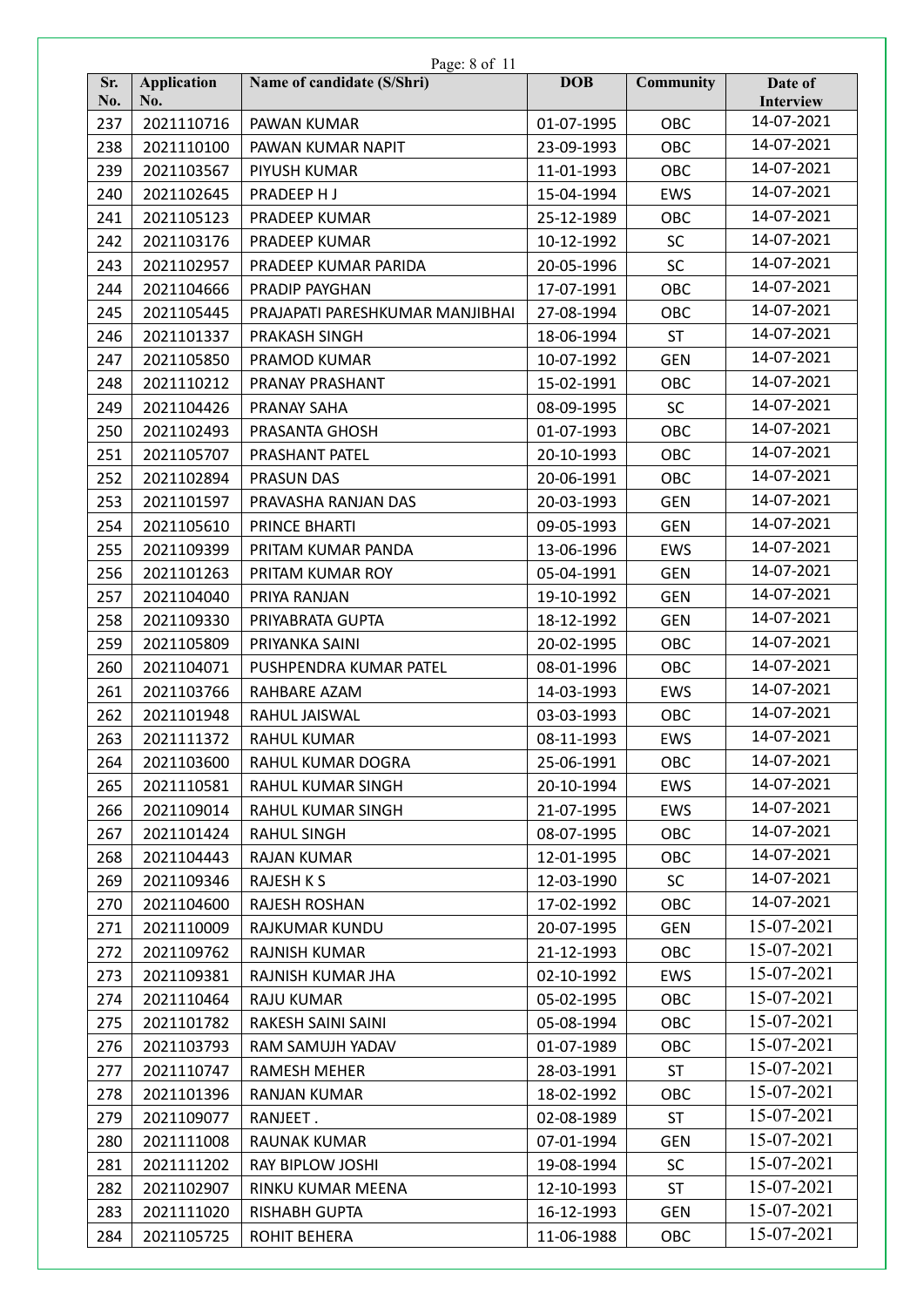|            | Page: 9 of 11             |                            |            |                  |                      |  |
|------------|---------------------------|----------------------------|------------|------------------|----------------------|--|
| Sr.<br>No. | <b>Application</b><br>No. | Name of candidate (S/Shri) | <b>DOB</b> | <b>Community</b> | Date of<br>Interview |  |
| 285        | 2021110204                | <b>ROHIT KUMAR</b>         | 15-03-1993 | <b>GEN</b>       | 15-07-2021           |  |
| 286        | 2021106000                | <b>ROHIT KUMAR</b>         | 25-12-1992 | <b>SC</b>        | 15-07-2021           |  |
| 287        | 2021101308                | <b>ROHIT KUMAR</b>         | 09-12-1994 | OBC              | 15-07-2021           |  |
| 288        | 2021102235                | <b>ROHIT KUMAR</b>         | 08-10-1994 | <b>SC</b>        | 15-07-2021           |  |
| 289        | 2021109711                | ROSHAN WARUDKAR            | 19-05-1991 | <b>GEN</b>       | 15-07-2021           |  |
| 290        | 2021102418                | <b>ROUF AHMAD BHAT</b>     | 03-04-1992 | <b>GEN</b>       | 15-07-2021           |  |
| 291        | 2021105877                | <b>S.AMEER SOHAIL</b>      | 09-05-1992 | <b>GEN</b>       | 15-07-2021           |  |
| 292        | 2021104521                | <b>SAGAR POKAL</b>         | 16-10-1993 | <b>GEN</b>       | 15-07-2021           |  |
| 293        | 2021109938                | SAIPRAVA BEHERA            | 21-06-1994 | <b>SC</b>        | 15-07-2021           |  |
| 294        | 2021104872                | <b>SALMAN KHAN</b>         | 15-02-1992 | OBC              | 15-07-2021           |  |
| 295        | 2021109255                | SAMEER SHRIVASTAVA         | 03-10-1994 | <b>EWS</b>       | 15-07-2021           |  |
| 296        | 2021105389                | SAMIR KUMAR PRAJAPATI      | 10-01-1992 | OBC              | 15-07-2021           |  |
| 297        | 2021101384                | SANDEEP KUMAR              | 29-03-1990 | OBC              | 15-07-2021           |  |
| 298        | 2021109659                | SANDEEP KUMAR JAISWAL      | 09-08-1994 | OBC              | 15-07-2021           |  |
| 299        | 2021103953                | SANGRAM KESHARI SAHOO      | 04-07-1991 | <b>GEN</b>       | 15-07-2021           |  |
| 300        | 2021102053                | SANGRAM KUMAR DUTTA        | 21-04-1992 | <b>GEN</b>       | 15-07-2021           |  |
| 301        | 2021109211                | <b>SANMOY PANDA</b>        | 26-06-1991 | <b>GEN</b>       | 15-07-2021           |  |
| 302        | 2021111107                | <b>SANTOSH KUMAR</b>       | 22-03-1992 | <b>GEN</b>       | 15-07-2021           |  |
| 303        | 2021109102                | <b>SANTOSH KUMAR</b>       | 10-01-1990 | OBC              | 15-07-2021           |  |
| 304        | 2021105299                | SANTOSH KUMAR RAI          | 20-03-1995 | <b>GEN</b>       | 15-07-2021           |  |
| 305        | 2021101548                | SARVJEET MISHRA            | 28-10-1996 | <b>EWS</b>       | 15-07-2021           |  |
| 306        | 2021101382                | <b>SATHESH S</b>           | 17-05-1995 | <b>SC</b>        | 15-07-2021           |  |
| 307        | 2021101329                | SATISH KUMAR               | 15-10-1991 | SC               | 15-07-2021           |  |
| 308        | 2021103952                | SATYA PRAKASH SRIVASTAVA   | 30-04-1992 | <b>GEN</b>       | 15-07-2021           |  |
| 309        | 2021104650                | SATYAM UPADHYAY            | 01-07-1992 | <b>EWS</b>       | 15-07-2021           |  |
| 310        | 2021101754                | SATYAPRAKASH SINGH         | 20-08-1995 | OBC              | 15-07-2021           |  |
| 311        | 2021101427                | SATYENDRA SINGH            | 02-02-1992 | OBC              | 15-07-2021           |  |
| 312        | 2021110961                | SATYENDRA VISHWKARMA       | 08-09-1990 | OBC              | 15-07-2021           |  |
| 313        | 2021103124                | <b>SAURABH MEENA</b>       | 15-08-1997 | <b>ST</b>        | 15-07-2021           |  |
| 314        | 2021109807                | SAURABH SAXENA             | 02-08-1993 | <b>GEN</b>       | 15-07-2021           |  |
| 315        | 2021110550                | <b>SAURAV KUMAR</b>        | 03-01-1990 | OBC              | 15-07-2021           |  |
| 316        | 2021102743                | <b>SAURAV KUMAR</b>        | 15-02-1995 | <b>ST</b>        | 15-07-2021           |  |
| 317        | 2021104839                | SAVANKUMAR HINSU           | 05-07-1996 | <b>EWS</b>       | 15-07-2021           |  |
| 318        | 2021109805                | SAVINDRA KUMAR             | 12-08-1988 | <b>SC</b>        | 15-07-2021           |  |
| 319        | 2021105947                | SAZID HOSSAIN              | 07-02-1992 | OBC              | 15-07-2021           |  |
| 320        | 2021109037                | <b>SHAHID SHAMEER</b>      | 27-11-1993 | OBC              | 15-07-2021           |  |
| 321        | 2021101293                | SHAIK MD ABUBAKAR          | 21-11-1991 | OBC              | 15-07-2021           |  |
| 322        | 2021109782                | SHAILESH CHAUDHARY         | 05-10-1993 | <b>SC</b>        | 15-07-2021           |  |
| 323        | 2021104372                | SHAILESH KUMAR SINGH       | 10-01-1993 | OBC              | 15-07-2021           |  |
| 324        | 2021110098                | SHAKEELAHAMMAD BAGWAN      | 19-09-1993 | <b>GEN</b>       | 15-07-2021           |  |
| 325        | 2021101716                | SHANTANU MAJUMDAR          | 02-03-1991 | <b>SC</b>        | 15-07-2021           |  |
| 326        | 2021105424                | <b>SHAQUIB RAHMAN</b>      | 09-02-1992 | <b>GEN</b>       | 15-07-2021           |  |
| 327        | 2021105801                | SHEIKH ABEED RAHEEM MAJID  | 27-08-1988 | <b>GEN</b>       | 15-07-2021           |  |
| 328        | 2021101252                | SHER MOHAMMAD              | 03-01-1996 | OBC              | 15-07-2021           |  |
| 329        | 2021103834                | <b>SHER SINGH</b>          | 01-07-1993 | OBC              | 15-07-2021           |  |
| 330        | 2021101670                | SHIBAM DUTTA               | 09-03-1994 | <b>GEN</b>       | 15-07-2021           |  |
| 331        | 2021109143                | SHIBAYAN NANDAN            | 28-09-1993 | <b>GEN</b>       | 15-07-2021           |  |
| 332        | 2021109259                | <b>SHIJIN A</b>            | 10-07-1994 | OBC              | 15-07-2021           |  |
|            |                           |                            |            |                  |                      |  |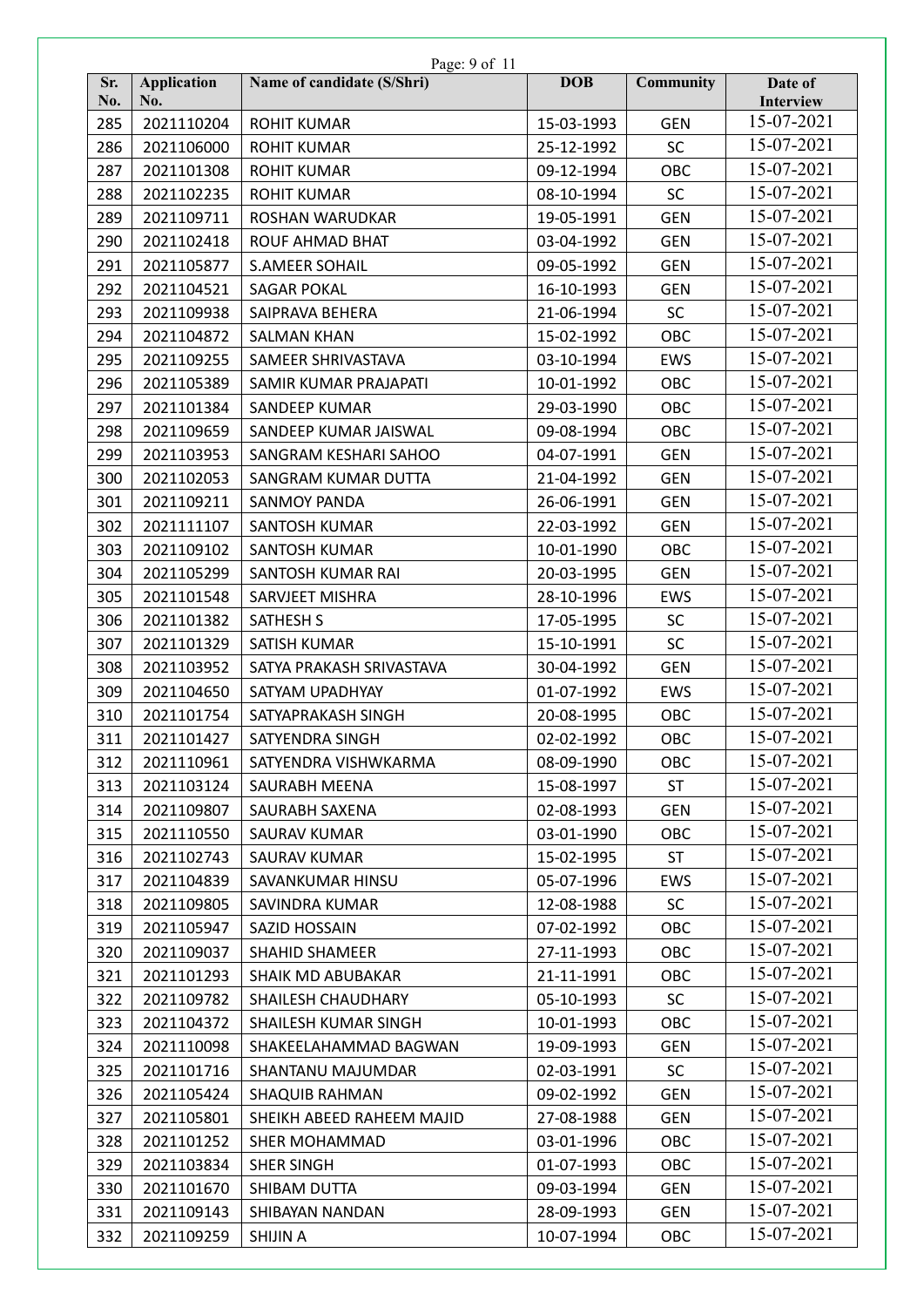|            |                           | Page: 10 of 11             |            |                  |                      |
|------------|---------------------------|----------------------------|------------|------------------|----------------------|
| Sr.<br>No. | <b>Application</b><br>No. | Name of candidate (S/Shri) | <b>DOB</b> | <b>Community</b> | Date of<br>Interview |
| 333        | 2021110560                | SHIV PRABHANANDAN          | 13-07-1990 | OBC              | 15-07-2021           |
| 334        | 2021103954                | <b>SHIVAM KUMAR</b>        | 01-08-1992 | <b>SC</b>        | 15-07-2021           |
| 335        | 2021104652                | <b>SHIVAM SINGH</b>        | 12-04-1996 | <b>GEN</b>       | 15-07-2021           |
| 336        | 2021104595                | SHIVAM SRIVASTAVA          | 04-01-1994 | <b>EWS</b>       | 15-07-2021           |
| 337        | 2021105808                | SHIVBHAN PATEL             | 07-12-1990 | OBC              | 15-07-2021           |
| 338        | 2021109542                | <b>SHREE CHAND</b>         | 08-09-1991 | OBC              | 15-07-2021           |
| 339        | 2021101866                | <b>SHRUTHI S</b>           | 02-06-1991 | <b>ST</b>        | 15-07-2021           |
| 340        | 2021103209                | SHUBHAM CHAURASIYA         | 05-11-1993 | OBC              | 15-07-2021           |
| 341        | 2021105087                | <b>SHUBHAM KUMAR</b>       | 21-03-1992 | <b>SC</b>        | 15-07-2021           |
| 342        | 2021101311                | SHUBHAM KUMAR SAHU         | 11-02-1994 | OBC              | 15-07-2021           |
| 343        | 2021109701                | SHUBHAM SHARMA             | 21-08-1995 | <b>GEN</b>       | 15-07-2021           |
| 344        | 2021101563                | SHYAMAL BERA               | 03-06-1993 | <b>GEN</b>       | 15-07-2021           |
| 345        | 2021102996                | SIDDHANT KANDULNA          | 16-11-1997 | <b>ST</b>        | 15-07-2021           |
| 346        | 2021103971                | SIDDHESH SAGVEKAR          | 07-07-1993 | OBC              | 15-07-2021           |
| 347        | 2021103160                | SOMNATH MIDYA              | 22-07-1992 | <b>GEN</b>       | 15-07-2021           |
| 348        | 2021109567                | <b>SONU KUMAR</b>          | 15-10-1993 | OBC              | 15-07-2021           |
| 349        | 2021110490                | SOUMYA SADHUKHAN           | 08-07-1992 | OBC              | 15-07-2021           |
| 350        | 2021105343                | <b>SOURABH TIWARI</b>      | 26-10-1991 | <b>GEN</b>       | 15-07-2021           |
| 351        | 2021101613                | <b>SOURAV GHOSH</b>        | 25-07-1993 | <b>EWS</b>       | 15-07-2021           |
| 352        | 2021105810                | <b>SOUVIK PAL</b>          | 24-09-1992 | OBC              | 15-07-2021           |
| 353        | 2021105461                | <b>SREENATH P P</b>        | 01-07-1995 | OBC              | 15-07-2021           |
| 354        | 2021105595                | SRISHTI TIWARI             | 21-06-1992 | <b>GEN</b>       | 15-07-2021           |
| 355        | 2021110526                | <b>SUBHADEEP SAHA</b>      | 06-04-1994 | OBC              | 15-07-2021           |
| 356        | 2021102619                | <b>SUBHAM MANNA</b>        | 12-01-1995 | <b>GEN</b>       | 15-07-2021           |
| 357        | 2021110854                | <b>SUBHASHREE DASH</b>     | 25-04-1995 | <b>EWS</b>       | 15-07-2021           |
| 358        | 2021105816                | <b>SUBIR DAS</b>           | 22-11-1990 | <b>SC</b>        | 15-07-2021           |
| 359        | 2021103845                | <b>SUBODH SHISHODIA</b>    | 14-07-1996 | EWS              | 15-07-2021           |
| 360        | 2021109478                | SUDARSAN SAHOO             | 27-05-1992 | OBC              | 15-07-2021           |
| 361        | 2021101380                | SUDHANSHU SHARMA           | 28-10-1991 | <b>GEN</b>       | 16-07-2021           |
| 362        | 2021102750                | <b>SUJEET SINGH</b>        | 08-07-1997 | <b>EWS</b>       | 16-07-2021           |
| 363        | 2021109889                | <b>SUKANTA KONAI</b>       | 09-08-1990 | <b>SC</b>        | 16-07-2021           |
| 364        | 2021110104                | <b>SUMIT KUMAR</b>         | 15-06-1993 | OBC              | 16-07-2021           |
| 365        | 2021103917                | <b>SUNIL KUMARKS</b>       | 20-05-1993 | OBC              | 16-07-2021           |
| 366        | 2021110741                | <b>SUNIL PARGE</b>         | 09-09-1994 | OBC              | 16-07-2021           |
| 367        | 2021105899                | SUNISHTHA GOSWAMI          | 16-11-1991 | <b>GEN</b>       | 16-07-2021           |
| 368        | 2021104328                | <b>SUNNY DEV</b>           | 12-05-1991 | OBC              | 16-07-2021           |
| 369        | 2021101622                | <b>SURAJ KUMAR SINGH</b>   | 30-11-1992 | <b>EWS</b>       | 16-07-2021           |
| 370        | 2021101487                | <b>SURJIT BISWAS</b>       | 09-04-1995 | <b>GEN</b>       | 16-07-2021           |
| 371        | 2021102369                | <b>SURYA PRATAP SINGH</b>  | 13-06-1992 | <b>GEN</b>       | 16-07-2021           |
| 372        | 2021105159                | <b>SUSHANT KIRDAVKAR</b>   | 14-12-1991 | OBC              | 16-07-2021           |
| 373        | 2021103784                | <b>SUSHANT SINHA</b>       | 10-11-1991 | EWS              | 16-07-2021           |
| 374        | 2021103715                | SUSHANTA KUMAR NAYAK       | 16-05-1991 | OBC              | 16-07-2021           |
| 375        | 2021101043                | <b>SUSHIL KUMAR</b>        | 12-10-1996 | <b>SC</b>        | 16-07-2021           |
| 376        | 2021105613                | <b>SUSHIL KUMAR</b>        | 11-12-1993 | <b>ST</b>        | 16-07-2021           |
| 377        | 2021105568                | <b>SUTIRTHA GUHA</b>       | 01-01-1992 | EWS              | 16-07-2021           |
|            | 2021105101                | SWAPNIL GAIKWAD            | 13-02-1990 | <b>SC</b>        | 16-07-2021           |
| 378        |                           |                            |            |                  | 16-07-2021           |
| 379        | 2021101360                | SWETA MANNA                | 24-12-1991 | <b>GEN</b>       | 16-07-2021           |
| 380        | 2021109819                | SYAM DAS V S               | 13-08-1992 | OBC              |                      |